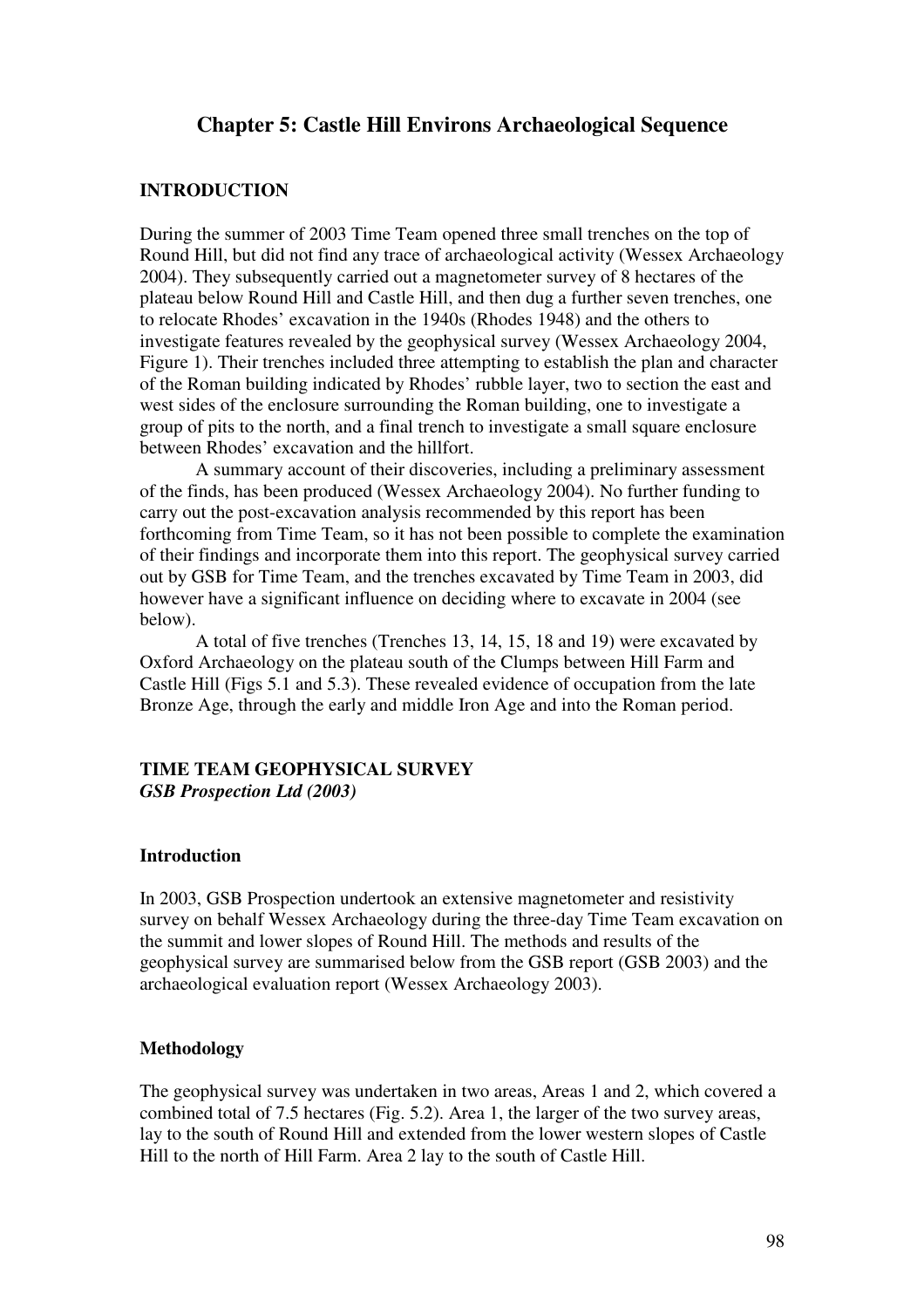The two areas were investigated using two Bartington Grad 601-2 instruments, with readings logged at 0.25 m intervals along traverses 1 m apart. Area 1b, a small area measuring *c*. 60 m by 20 m, was surveyed using a Geoscan RM15 with a 0.5 m twin-probe configuration. This survey area targeted the site of a suspected building within a rectangular enclosure, which also coincided with the distribution of Roman building debris recorded by Rhodes (1948).

The results were displayed as X-Y traces, dot density plots and grey-scale images at a scale of 1:500. Interpretation plots were produced at the same scale. The areas covered by the GSB survey, together with the location of Time Team's Trenches, are shown in Figure 5.2.

#### **Results**

## *Area 1*

A series of rectilinear anomalies, perhaps part of an enclosure, were revealed by the magnetic survey in the western part of the survey area. These were accompanied by numerous smaller, sub-circular anomalies, some of which lay in clusters of two or more. A comparison with similar, better-defined examples in the eastern part of Area suggest that these features are likely to represent pits.

Numerous larger pits, mostly in isolated positions, were encountered elsewhere in the survey area. These larger features are likely to indicate the distribution of storage and rubbish pits, while others may be associated with burning that occurred in hearths, ovens or during small-scale industrial/workshop activity.

 The traces of a rectilinear enclosure with an entrance on the eastern side were clearly visible in the centre of Area 1. A high resistance anomaly, coinciding with the position of the Romano-British building investigated by Rhodes, was also encountered during the resistance survey of Area 1b.

 Within and immediately outside the enclosure were a series of smaller, mostly circular anomalies, including three pits in the northwestern corner of the enclosure. The southernmost of this pit group was sampled by the later excavation of Trench 6 (Wessex Archaeology 2003). A possible semi-circular anomaly or interconnecting group of pits was detected immediately north of the enclosure

 Two small, sub-rectangular anomalies were encountered in the south-east corner of Area 1. These features, measuring less than 20 m across, both contained internal features. A noticeably strong magnetic anomaly was located between the two enclosures and may represent intercutting pits.

 In the north-east of the survey area, two strong parallel anomalies followed the trajectory of a modern track. Immediately to the west of these, three curvilinear features were detected that were thought to relate to the defensive ditches of Castle Hill.

 A large area of magnetic response was detected on the higher slopes of Round Hill which, while they may represent ploughed-out defences, were considered to result from the thinner, plough-damaged soils on the upper slopes.

 The entire survey area was overlain by a series of parallel anomalies that were attributed to ridge and furrow agriculture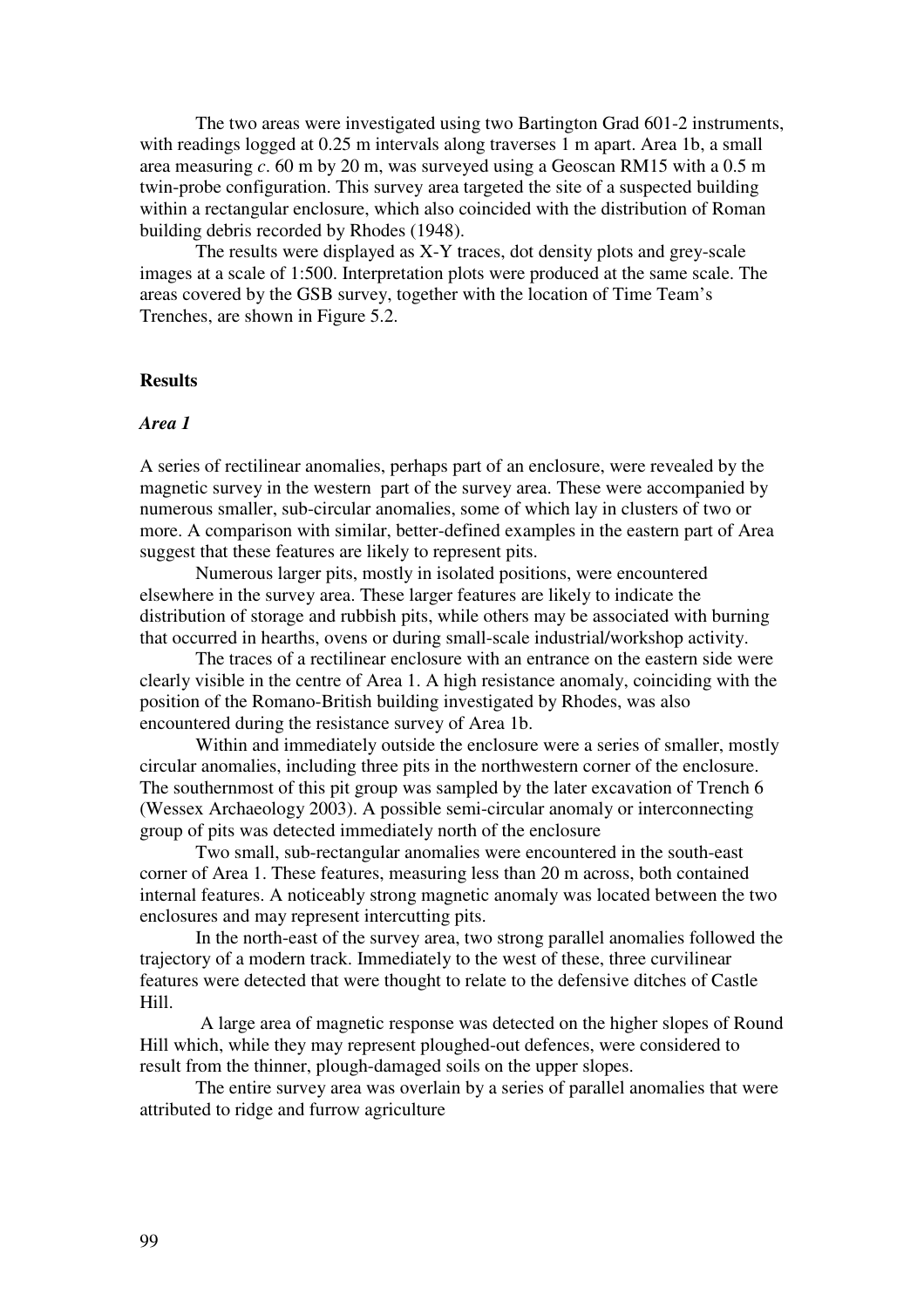## *Area 2*

Area 2 lay below the ramparts of Castle Hill. The survey detected a dense concentration of probable pits across most of the area, whose distribution observed a clear eastern boundary. Two curvilinear features were also detected. one in the west of uncertain interpretation. The other, in the central part of the area, measured approximately 12 m across with a break on the south-eastern part of the circuit that may be an entrance, and was interpreted as a round house or ploughed-out barrow.

 Beyond the main concentration of pits lay two magnetic linear anomalies that were thought to represent outworks to the main defences of the hillfort with a hollow way leading to the entrance.

# **OXFORD ARCHAEOLOGY GEOPHYSICAL SURVEY**  *by A. D. H. Bartlett*

## **Methodology**

The greater part of the 2004 magnetometer surveying work was carried out by volunteer fieldworkers using a pair of Geoscan FM256 magnetometers. The survey followed standard procedures, with the magnetometers mounted on a carrying frame, and readings collected (at 0.25 m intervals) along a pair of lines 1m apart for each transect walked by the operator. Transects were usually 30 m in length, but were shortened in some parts of the survey to 26 m. This allowed the operator to take shorter paces, and so made it easier to match the pacing to the timed sound signal produced the magnetometer trigger device, particularly on soft ground.

The survey was located by reference to a temporary site grid of 30 m squares set out by surveyors from Oxford Archaeology. Subsequent data processing, as is usually the case with magnetometer data, included treatment to adjust for irregularities in line spacing caused by variations in the instrument zero setting (by fitting a zero mean baseline to each line), and slight linear smoothing. Additional 2D low pass filtering was applied to the grey scale plots to reduce background noise levels. This was done using either the Geoplot package, or in-house software at Bartlett-Clark Consultancy.

Figure 5.1 incorporates additional grey scale plots (in which dark shading represents high readings), as supplied to Oxford Archaeology, showing the results of the 2002 English Heritage survey on Castle Hill (done with Geoscan equipment), and the survey on the southern slope of Round Hill carried out by Geophysical Surveys of Bradford on behalf of the Time Team television programme in 2003; this survey used Bartington magnetometers.

## *Surveys at Hill Farm*

#### *Magnetometer Survey*

The first area to be surveyed in 2004 was the field south east of the buildings at Hill Farm (Fig. 5.1). The survey includes an area adjacent to the farm where the 1995 magnetometer survey suggested the presence of linear features and enclosures, in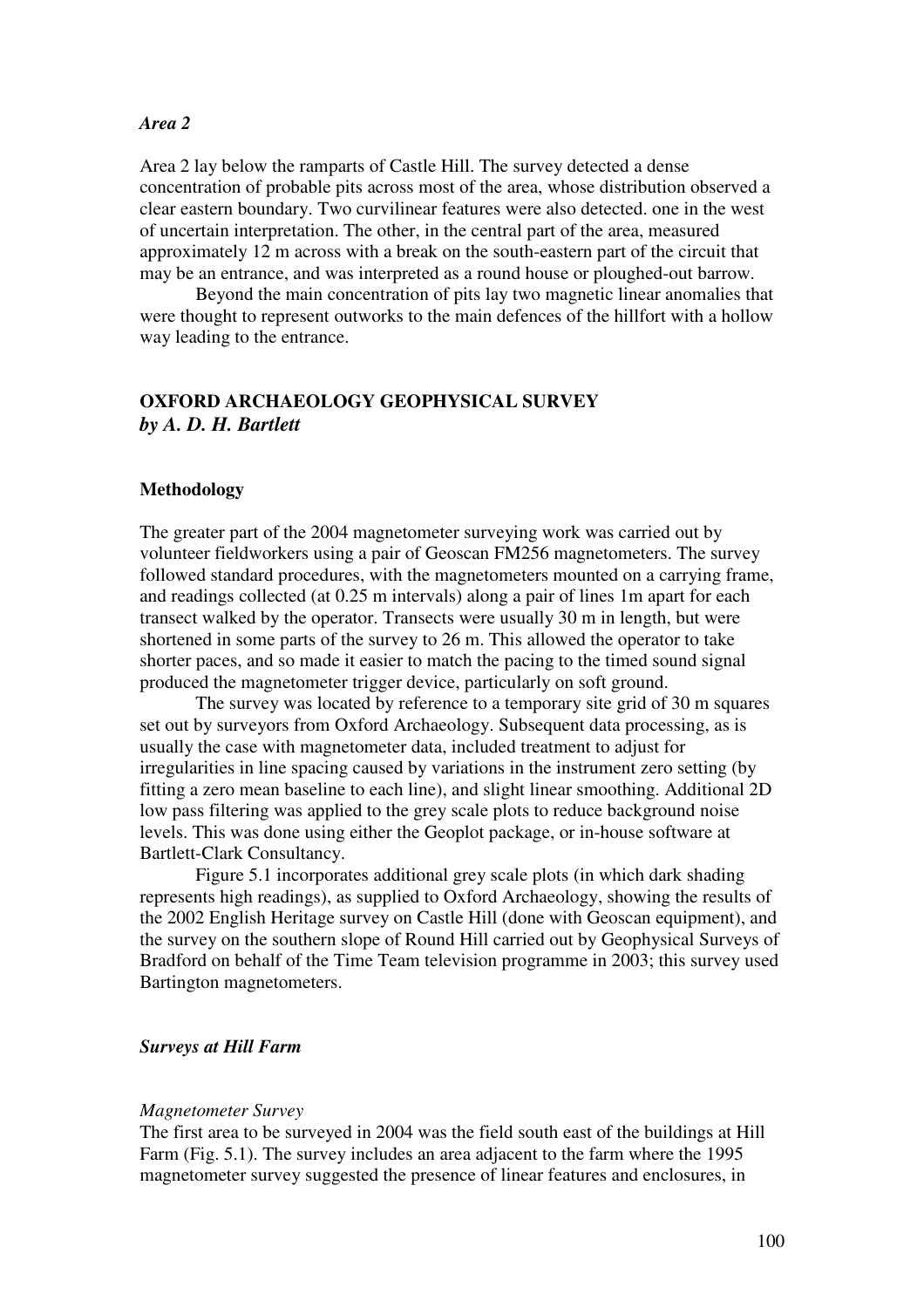addition to those indicated by the cropmarks. The survey was extended further to the south in this field in 2005.

The 2004 survey results indicate a complex superimposition of features, some of which are consistent with a continuation into this field of the Roman and Iron Age occupation activity seen in the Time Team survey across the road on the southern slope of Round Hill.

Some of the more conspicuous findings visible in the survey plots include a parallel linear feature probably representing a ditched trackway (labelled A on Fig. 5.1). A curving linear ditch or boundary (B) appears to extend across much of the site.

There appears to be a scatter of small magnetic anomalies probably representing settlement features across much of the field, although these may be more concentrated around Hill Farm, and in the centre of the field, than to the south and east. Various rectilinear enclosures have been detected, in whole or in part (e.g. at C, D, E). These do not appear to have been identified as crop marks. Circular ditched enclosures can be conjectured at a number of locations, but are particularly distinct at F and G, where they were tested by trenching. Trenches 15 and 19 confirmed the presence of the circular ditches and other findings at each location (see Figs 5.6 and 5.10), although a discrepancy in the position of feature G remains unresolved. This part of the site would benefit from further more intensive magnetometer survey, perhaps using Bartington magnetometers with transects at 0.25 m intervals. This would confirm the location of the magnetic anomalies, and would also provide an opportunity to investigate whether a sufficiently detailed magnetometer survey is capable of resolving some of the smaller features seen in the excavation.

The southern extension of the survey coverage in 2005 showed a continuation of the pattern of enclosures and linear markings which is visible in the earlier results across much of the field. There is a small and approximately square enclosure at AA, with a dense and potentially significant cluster of magnetic anomalies to its north and east. Archaeological features may extend further to the south, but appear to diminish towards the south east of the field.

The survey of the adjacent field to the west was less productive. The only cropmark here represents part of a rectilinear enclosure. This was detected at H, some 15 m to the west of the recorded cropmark position. Various linear markings are visible in the field, some of which may be caused by cultivation.

A scatter of magnetic anomalies in the north east corner of the survey (J) could indicate a continuation of the archaeological activity seen in the adjacent fields to the south of Hill Farm. Monitoring of a service trench here has confirmed the presence of pits and ditches.

Detailed interpretation in an area of generally disturbed magnetic response is difficult, but the magnetometer plot appears to show two ditch-like north-south linear features. Stripping in West Field immediately north of the western of these linear features in 2004 revealed a Roman boundary ditch some 2m wide, though this had not been picked up by the geophysical survey. There is also a possible circular outline some 14m in diameter just west of (J).

The survey of West Field produced few findings. A strong linear disturbance (K) in the centre of the field could well be recent (possibly a land drain), and it is difficult to identify any other magnetic anomalies of clear archaeological significance, other than a faint linear marking (I). Further stripping towards the east of this field (near to the buildings at Hill Farm) has confirmed the presence of a number of archaeological features in this area, although the magnetometer survey here is much less responsive than elsewhere around the farm. This variation appears to be due to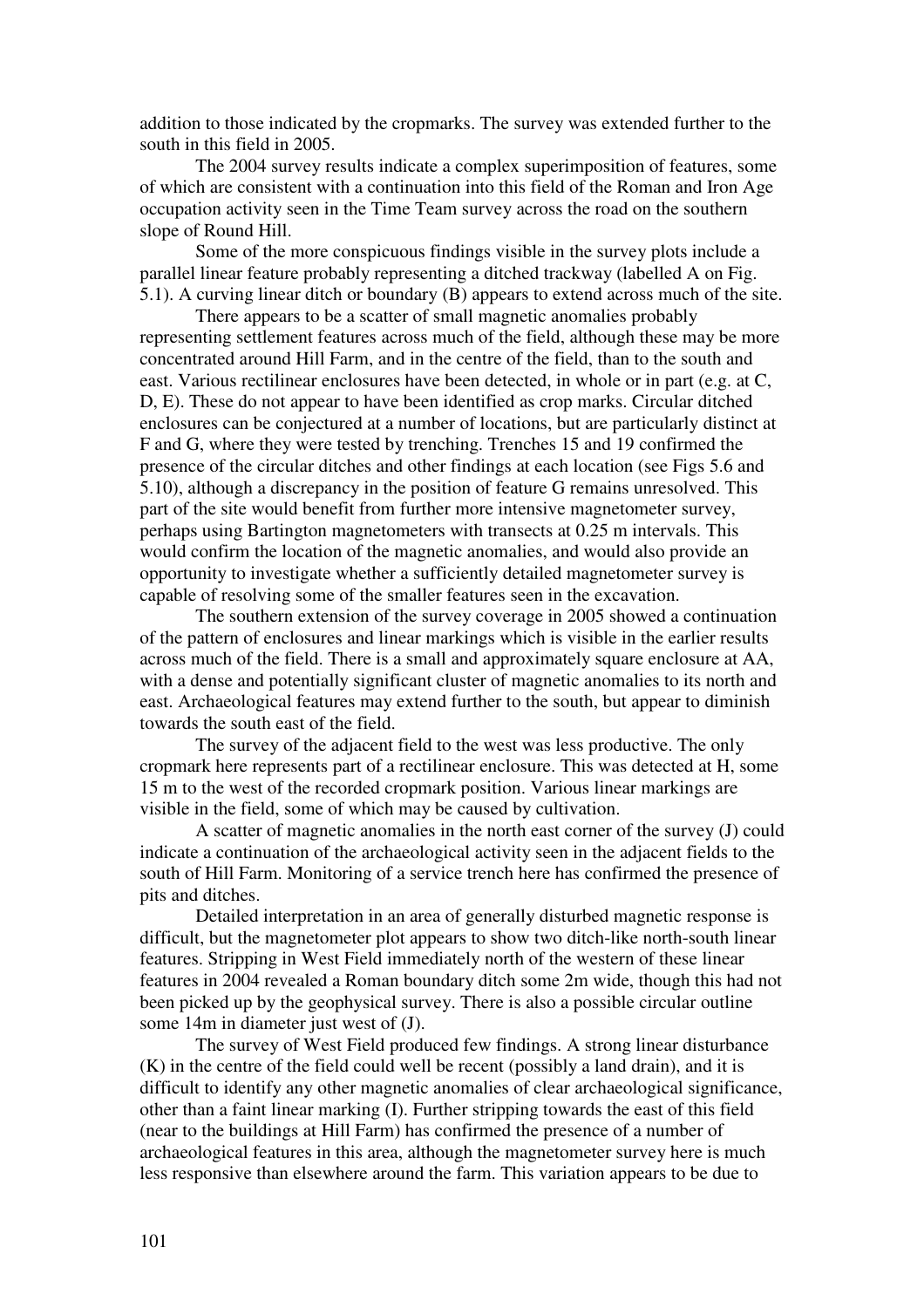the much greater depth of soil covering the archaeological features, which reached 0.9 m just west of Hill Farm, and was still 0.6 m deep as far west as linear (J).

## **SUMMARY OF RESULTS**

The results of the geophysical survey formed the basis for the location of later excavations, particularly Trenches 15 and 19, which were situated to investigate circular ditched enclosures that showed up as magnetic anomalies. Trench 14 ran south from the trench excavated by Time Team to reopen Rhodes' 1947 excavation through a Roman rubble spread into a thick early Iron Age deposit that incorporated the corner of a chalk and pebble platform (Rhodes 1948; Wessex Archaeology 2003). Trench 14 exposed a late Bronze Age buried soil containing a spread of contemporary finds. This layer was overlain by an early Iron Age occupation build-up or midden. Partway through this build-up Rhodes' chalk platform was laid, and at much the same horizon the surface of the midden was cut by numerous postholes. This horizon was then buried by further early Iron Age middening, the midden deposit extending some 50 m in diameter and surviving up to 0.75 m deep. Middening activity did not continue into the Middle Iron Age.

Trench 13, which was located north of Hill Farm, examined the relationship between a curving boundary ditch traced for 800 m through the settlement and an enclosure, both found by geophysical survey (GSB 2003). The boundary ditch was shown to date to the middle Iron Age, while the enclosure proved to be Roman.

The excavation of Trenches 15 and 19 to the southwest revealed a series of early and middle Iron Age ring gullies, along with numerous associated pits and postholes. These roundhouses and their enclosures, along with the substantial midden deposit in Trench 14, demonstrate the presence of an extensive Iron Age settlement around the contemporary hillfort. This extramural settlement extended as far as Trench 15, beyond the boundary ditch traced by geophysics around the southern edge of Round Hill and Castle Hill and exposed in Trench 13.

In Trench 15, a small number of late Iron Age/early Roman ditches were revealed. The enclosure ditch in Trench 13 was of three phases, the latest of which contained pottery manufactured in the late 1st or 2nd century AD. Trench 18 was excavated on the upper slopes of Round Hill both to test an indistinct linear found by geophysical survey, and to investigate further the apparent absence of finds on this hilltop. The trench did not reveal any archaeology, except for a shallow feature interpreted as a lynchet.

What follows is a description of the archaeology, organised by trench and by phase, with chronological summaries given at the beginning of each section.

## **PHASING METHODOLOGY**

In situations where clear stratigraphic relationships were absent, deposits were dated according to artefact typology. Given its relative abundance and chronological sensitivity, pottery provided the most suitable dating tool in the majority of cases, although other artefacts were used where appropriate. Individual pottery sherds were spot dated as closely as possible and, in the case of the later prehistoric collection,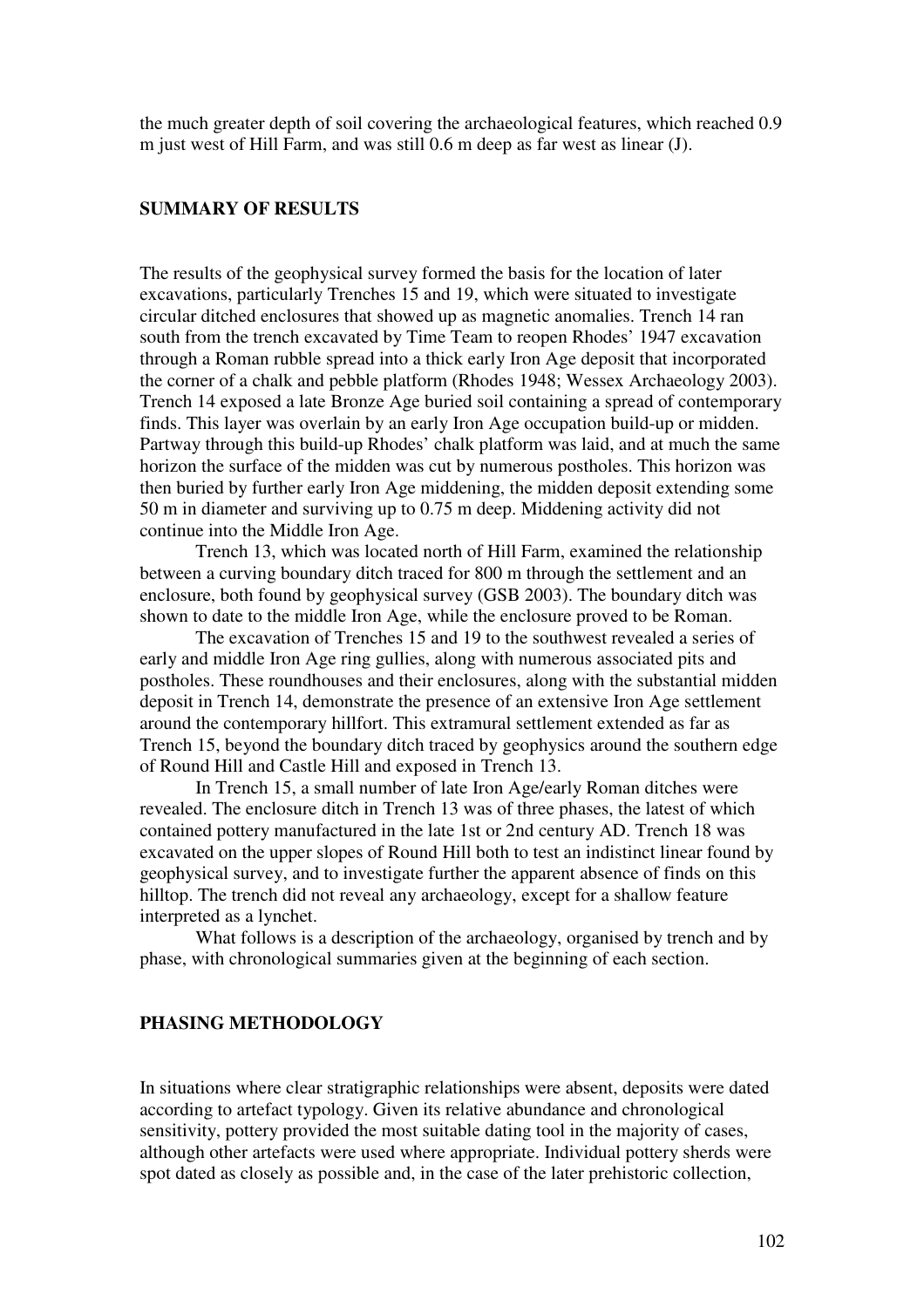using the following broad chronological periods: late Bronze Age/earliest Iron Age, early Iron Age, early/middle Iron Age, middle Iron Age, late Iron Age or undiagnostic Iron Age. An overall date was then assigned to each feature according to the date of the latest significant sherd. This approach assumes that earlier material within a mixed deposit is probably residual, and gives precedence to the date provided by later artefacts where it can reasonably be demonstrated (from their large size, abundance and/or the stratigraphic integrity of the deposit, for example) that intrusive material is unlikely to be present. Thus, a middle Iron Age date would be assigned to an assemblage dominated by undiagnostic or early Iron Age sherds, but containing a significant number of large-sized middle Iron Age sherds (e.g. pit 19055 in Trench 19). The presence or absence of features clearly belonging to earlier periods was also taken into consideration when considering whether residual finds were likely to be present. Assemblage size was also a factor where sherds were small.

In most cases, it was possible to use a combination of stratigraphic relationships and ceramic association to arrive at a date for a feature. In other cases, it was necessary to rely on independent dating methods (e.g. radiocarbon determinations) or on phasing by spatial association. A circular arrangement of postholes, for example, might be grouped as a single structure and dated together on the ceramic evidence only available from one or more of the constituent features (e.g. posthole group 19190 in Trench 19).

# **STRATIGRAPHIC NARRATIVE**

# **Trench 13**

Trench 13 investigated the intersection of a rectangular enclosure ditch (1350) with a curving boundary ditch (1348), and established that the boundary ditch predated the enclosure (Fig. 5.4). Radiocarbon dates show that the boundary ditch was dug in the middle Iron Age; the later ditch appeared to be of Roman origin. The features had been cut into the natural greensand (1305), which was covered in a colluvial clayey silt of varying depth; modern topsoil (1300) and ploughsoil (1301) sealed the features.

## *Middle Iron Age*

Boundary ditch 1348 (numbered 1321 and 1341 south and north of the later enclosure ditch) had a V-shaped profile with sides sloping at c. 45 º (Fig. 5.4, Section 1301). It was at least 1.25 m wide and was c. 1 m deep. The primary fill consisted of a light yellow-grey sandy chalk, which was overlain by a compact mid yellow-brown silty clay. Two sherds (11 g) of early Iron Age pottery were recovered from the lower fill (1320), while a single sherd (2 g) of Iron Age pottery came from the upper fill (1307). A cattle mandible (SF 1327) from the primary fill 1320 produced a radiocarbon determination of between 400-340 cal BC (Poz-12516: 2275±30BP). In the cut through the boundary ditch north of the enclosure, five deposits were identified. The lowest of these (1339 and 1340) consisted of grey-brown chalky clays, probably resulting from side or bank collapse. Deposits 1337, 1338 and 1339 ranged from light yellow-brown to dark grey-brown silty clays; these fills represent a period of natural silting, following which the ditch was recut.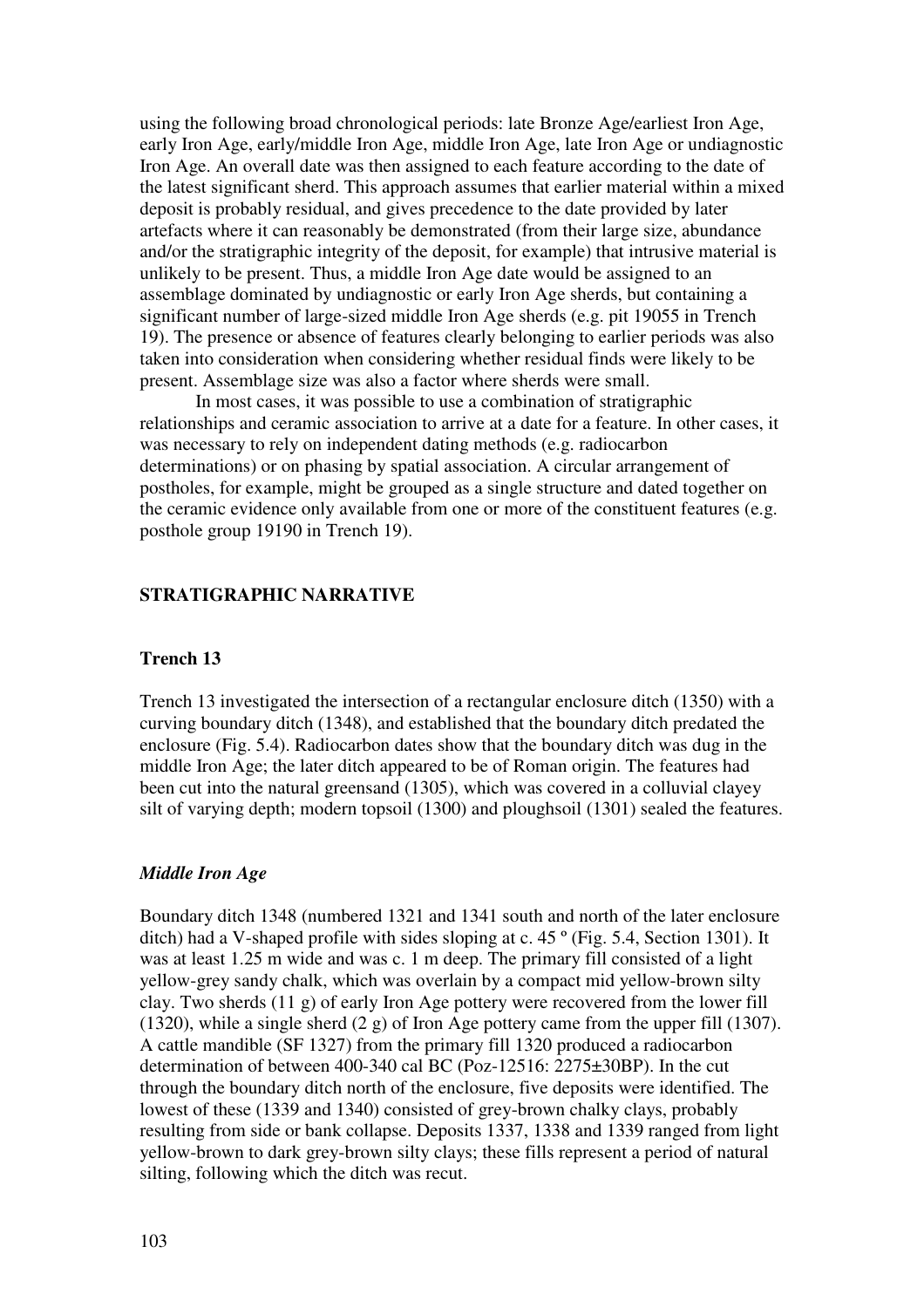The recut 1349 (labelled 1317 and 1345 south and north of the enclosure ditch (Fig. 5.4, Section 1301) occurred before the original ditch had fully silted up. It was slightly shallower than the original cut, but diverged towards the south, broadening from 2.2 m to just over 3 m wide. The recut was filled by a series of light to mid yellow- or grey-brown silty clays; the primary fill on the north (1344) had a more chalky consistency and may have derived from erosion of the ditch sides. The ditch had almost fully silted when a group of at least six cattle mandibles, together with several quartzite pebbles, were deposited in layer 1302; two of these had cut marks on the anterior margin of the hinge, indicating that the mandibles had been disarticulated from the skull. Two Iron Age pottery sherds (10 g) were recovered from the ditch, one of which was closely associated with the mandibles. One of the cattle mandibles (SF 1302) was radiocarbon dated to between 330-200 cal BC (Poz-12515: 2235±30BP). One sherd (5 g) of Roman pottery, presumably intrusive from ditch 1350, came from deposit 1309.

The boundary ditch was cut, approximately at right-angles, by a northeastsouthwest aligned ditch 1350 (Fig. 5.4, Section 1302) that formed one side of an enclosure visible on the geophysical survey. The original ditch cut (labelled 1325 and 1335 in the east and west interventions) was bowl-shaped in profile, was up to 0.8 m deep and survived up to 1.4 m wide. It had three sterile clay silt fills in varying shades of brown in the western intervention, but only one in the excavated cut further east.

The ditch was recut on two subsequent occasions. The first of these was ditch 1351, which was numbered 1319 and 1312 in the east and west respectively. The lowest fill (1324) contained a large assemblage of cereal chaff with a few cereal grains and a little oak charcoal (OA 2006a, Table 3.14). The recut measured 2.4 m wide and 0.8 m deep, with sloping sides and a flat base. It was filled by two or three deposits, which ranged from a soft yellow-grey clay silt in 1312 to a light to dark brown clay, sand or silt in 1319. A single sherd (7 g) of late Bronze Age or early Iron Age pottery was recovered from the lower fill.

The final recut (1352) had a flat bottom with sloping sides and measured 2.2 m wide. The ditch reached 0.8 m in depth and was filled with two or three clay silts in varying shades of brown. Several sherds of prehistoric pottery were recovered from the upper fill of the intervention (1306), along with five large sherds (227 g) of a Roman oxidised ware vessel dated to the late 1st or 2nd centuries AD. This fill also contained an assemblage of charred cereal chaff with some cereals, a few weed seeds and oak and a little other charcoal (OA 2006a, Table 3.14).

# **Trench 14**

Trench 14 (Figs 5.3 and 5.5, Section 1419) was excavated to investigate the early Iron Age occupation deposit found by Rhodes in 1947 and further investigated by Time Team in 2003 (Rhodes 1948; Wessex Archaeology 2004). Trench 14 originally measured 10 m by 2 m, but was extended at the south-east corner to investigate a concentration of pebbles that it was thought might indicate another pebble and chalk structure similar to that found by Rhodes (Rhodes 1948, Figure 8). The trench overlapped at the north end with the southern edge of the trench excavated by Time Team in 2003 (Wessex Archaeology 2004), which (contra Wessex Archaeology) it was known had not reached natural. Trench 14 was excavated to a maximum depth of 1.2 m.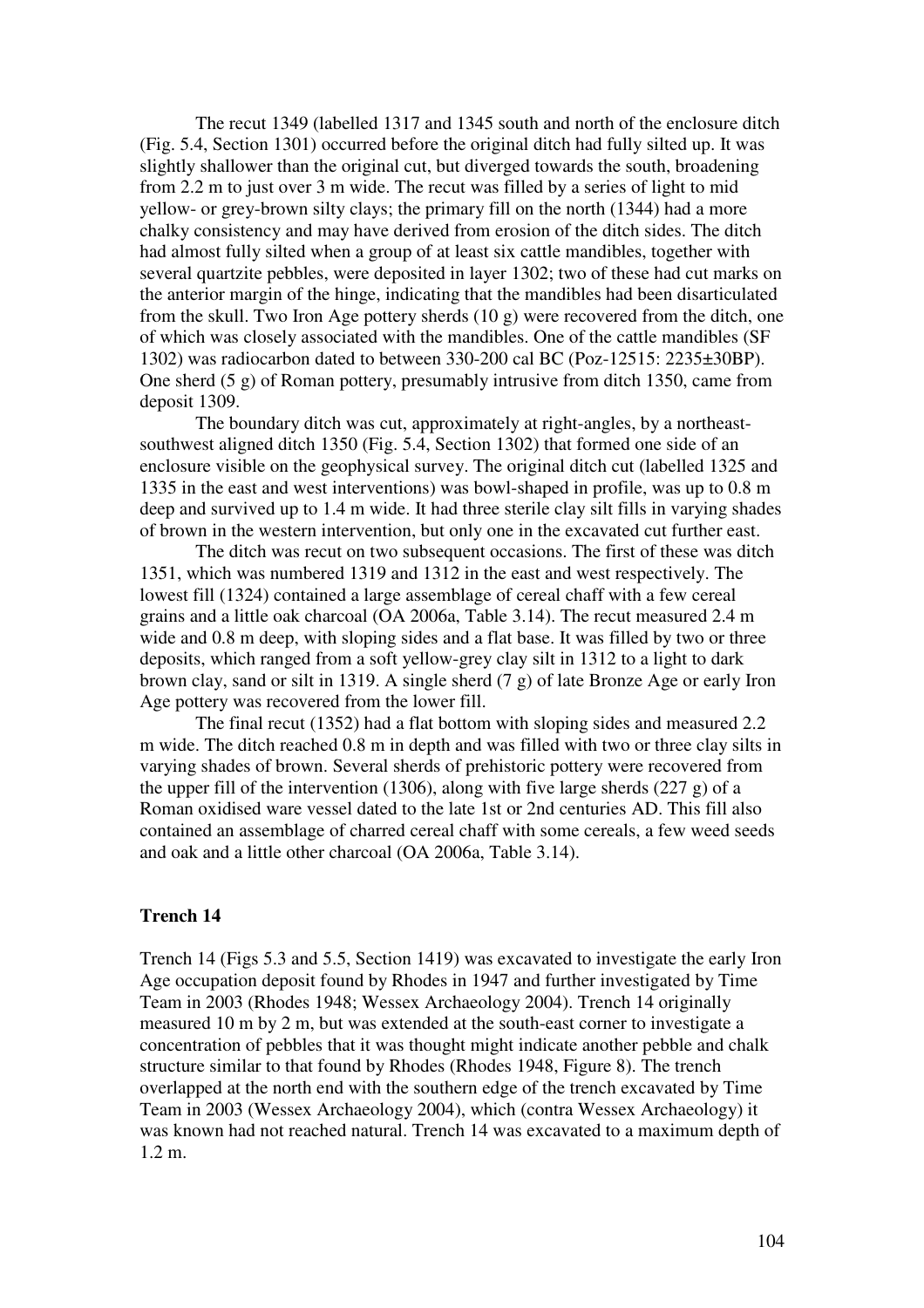Once the topsoil and ploughsoil had been removed the trench was divided into a grid of 1 m squares and the underlying deposits were excavated in spits between 0.03 m and 0.05 m deep. All finds within the occupation deposits were individually numbered as small finds and their position was plotted on plan so that spatial distribution across the deposit could be examined in post-excavation. Levels were taken at the base of each spit to allow the vertical distribution of finds to be controlled. All finds were attributed to stratigraphic contexts regardless of spit. When the base of the occupation deposits was reached this strategy was abandoned in favour of bulk excavation by context for the lower deposits in the sequence, although significant finds were still given unique small find numbers and were plotted threedimensionally.

The natural chalk was not reached in excavation, but the lowest layer in the sequence , deposit 1410, a tenacious, mid yellowish-green clay with small chalk inclusions measuring 0.25 m thick, was probably caused by surface weathering of the chalk. This layer was overlain by  $1457$  (= 1409), a 0.2 m thick layer of tenacious mottled mid-grey and yellow clay. Although Trench 14 was several metres from the sondages dug by Rhodes, it is likely that 1410 corresponds to Rhodes' chalky clay and 1457 (=1409) to his layer 4, a grey and yellow clay that overlaid it (Rhodes 1948, Fig. 8).

# *Late Bronze Age and earliest Iron Age*

Six small, shallow features (1439, 1444, 1446, 1448, 1450 and 1452), tentatively interpreted as postholes, were cut into layer  $1457$  and sealed by layer  $1456 (= 1438,$ 1431 and 1407) (Fig. 5.5, Section 1419). Posthole 1444 measured 0.2 m in diameter and 0.2 m deep, and contained a friable, dark brown silty clay (1445). A single sherd (13 g) of early Iron Age pottery was recovered from its fill, plus a fragment of human skull (see Chapter 7). It lay around 0.5 m from posthole 1452, which was of similar size and had a V-shaped profile. It contained a single deposit of a dark grey-brown silty clay (1453). Some 3 m to the southwest lay posthole 1448. This feature measured 0.23 m in diameter and was filled by a friable, dark yellow-brown silty clay (1449) to a depth of 0.28 m.

Postholes 1446 and 1450 were located at the southwestern end of the trench at a distance of nearly 2 m from each other. Both were of a similar depth and diameter, each ranging from 0.2 m to 0.28 m, and both contained a sheep or goat astragalus. While their presence in the postholes may be fortuitous, astragali are historically known to have been curated for a variety of purposes, including divining and gaming (e.g. Wells 1973), and may therefore represent deliberately placed deposits. Posthole 1446 was filled by a tenacious brown clay silt containing 20 % charcoal (1447), while posthole 1450 was filled by a friable mid yellow-brown silty sand (1451). Three sherds (13 g) of late Bronze Age pottery were recovered from the fill. Posthole 1439 measured 0.18 m in diameter and 0.14 deep. It was filled by a grey-yellow clayey deposit containing up to 20 % charcoal and four calcined indeterminate fragments of bone. It is possible that this was a token cremation deposit rather than a structural feature (Fig. 5.5).

These features were mostly sealed by layer  $1456 (= 1438, 1431, 1407)$ , a tenacious, mid greyish-brown, silty clay containing a large number of bunter pebbles with numerous chalk and charcoal flecks (Fig. 5.5, Section 1419). It is possible that some of the features identified after the removal of layer 1456 had been cut through it,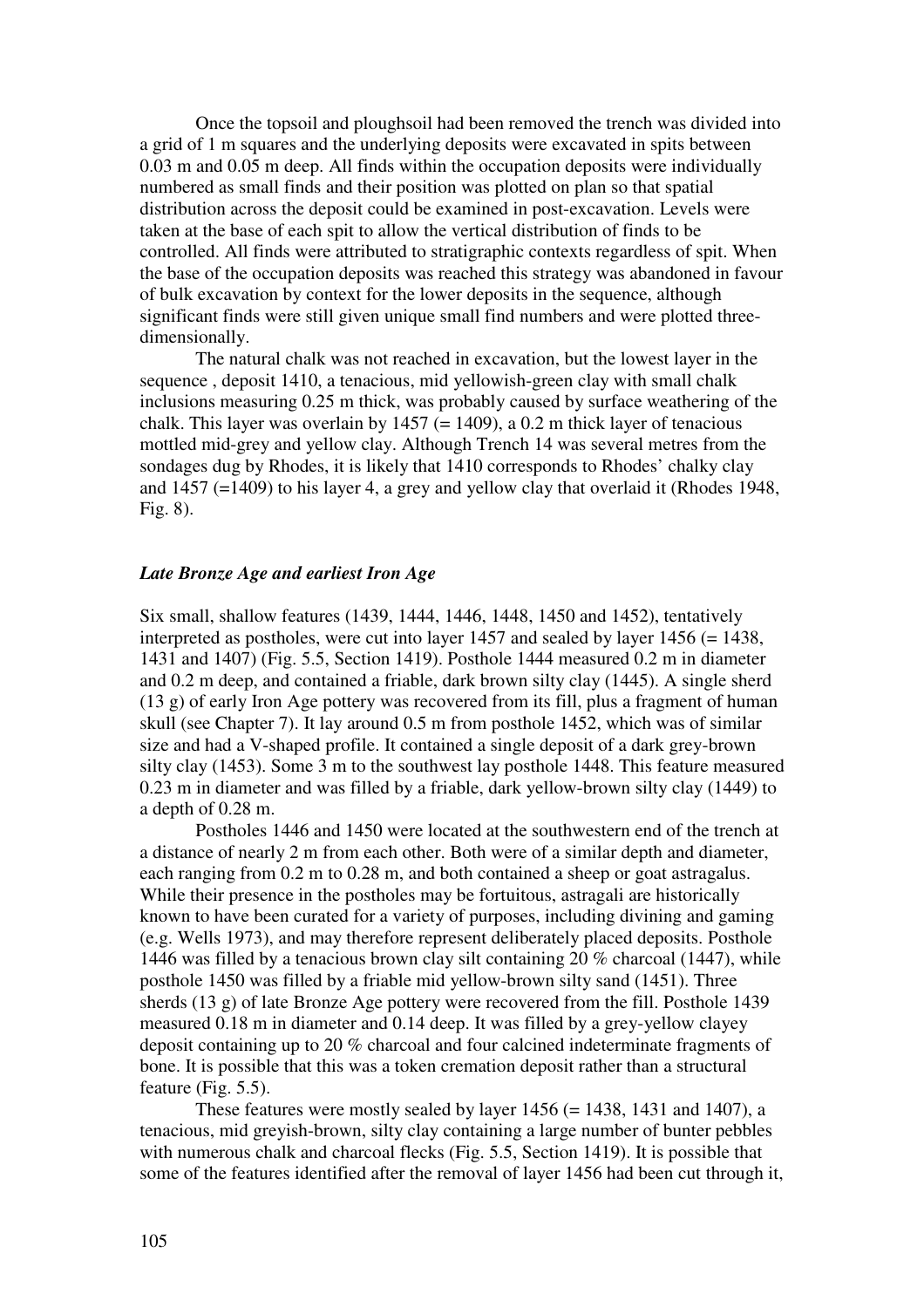as 1456 was similar in colour to the fills of several of these features. The deposit was 0.13 m thick at the northern of the trench, where there was a particularly dense concentration of pebbles (1407), but thinned towards the southern end, except in the southeastern corner of the trench where a second deposit of pebbles (1456) was identified. A single sherd (3 g) of late Bronze Age pottery was recovered from this deposit, and an iron swan's neck pin and piece of copper alloy wire came from another part of the same layer numbered 1431. The swan's neck pin is a very early Iron Age type associated with Hallstatt material, only a small number of which have been found in Britain (see Chapter 6, Metalwork report). An assemblage of 47 fragments of bone including cattle, sheep or goat and large and medium mammal bone were recovered from the layer.

Layer 1456 was overlain by layer 1455 (=1406, 1432 and 1435), a 0.12 m thick layer of tenacious, mid grey-brown silty clay containing occasional charcoal flecks (Fig. 5.5, Section 1419). A large pottery assemblage (89 sherds weighing 844 g) came from 1435 and 1406. Most of the pottery from this deposit consisted of plain body fragments, a significant proportion of which (42 sherds weighing 542 g) was dated to the late Bronze Age on grounds of fabric, but there were also two small rim sherds, one fingertip decorated sherd and one sherd decorated with incised lines that are diagnostically early Iron Age.

The animal bone assemblage consisted of 336 fragments, representing cattle, horse, pig, sheep, goat, and including a canid radius from a domestic dog and a wolf calcaneum. The wolf bone gave a radiocarbon date of 900-790 cal BC (Poz-12517: 2680±35BP).

 Layer 1407 contained a significant number of quartzite pebbles, most likely derived from the Plateau gravels at the top of Round Hill, and so may have been a colluvial deposit. The overlying layer 1406 was a cleaner silt, but it is possible that both layers together may represent a worm-sorted colluvial soil. Together these layers appear likely to correspond to Rhodes' layer 3, a grey clay deposit.

# *Early Iron Age*

The clay layers of the lower sequence (1455 and 1456) were overlain by a light whitebrown layer of friable silt, up to 0.22 m thick in places  $(1454 = 1405$  and 1413) (Fig. 5.5, Section 1419). The upper spits in this layer contained numerous artefacts including early Iron Age pottery, animal bone and burnt stone; some of the pottery clustered in distinct groups clearly deriving from a single vessel. The artefactual content of this deposit suggests the presence of a 'midden'. Most of the pottery occurred in 1413 (= 1405 and 1454), which contained 162 sherds (1928 g) of early Iron Age pottery and a further 429 sherds (3836 g) of undifferentiated early/middle Iron Age pottery. A reasonable quantity (18 pieces/ 144 g) of late Bronze Age/early Iron Age pottery was also recovered, along with two sherds  $(20 \text{ g})$  of diagnostically late Bronze Age pottery. Nine refitting sherds from a Chinnor-Wandlebury style bowl (P56) were recovered from different locations within layer 1413, and a fragment of a red-coated, globular bowl (P59) was found in the same context. A bone awl made from a length of cattle ulna, an object of worked red deer antler (Sf. 4754) and two bone points (Sf. 5199 and 5726) were also retrieved from the same layer. Two additional fragments of red deer antler had been sawn and chopped. The animal bone included a collection of foetal or neo-natal pig remains, along with a small number of dog bones and teeth.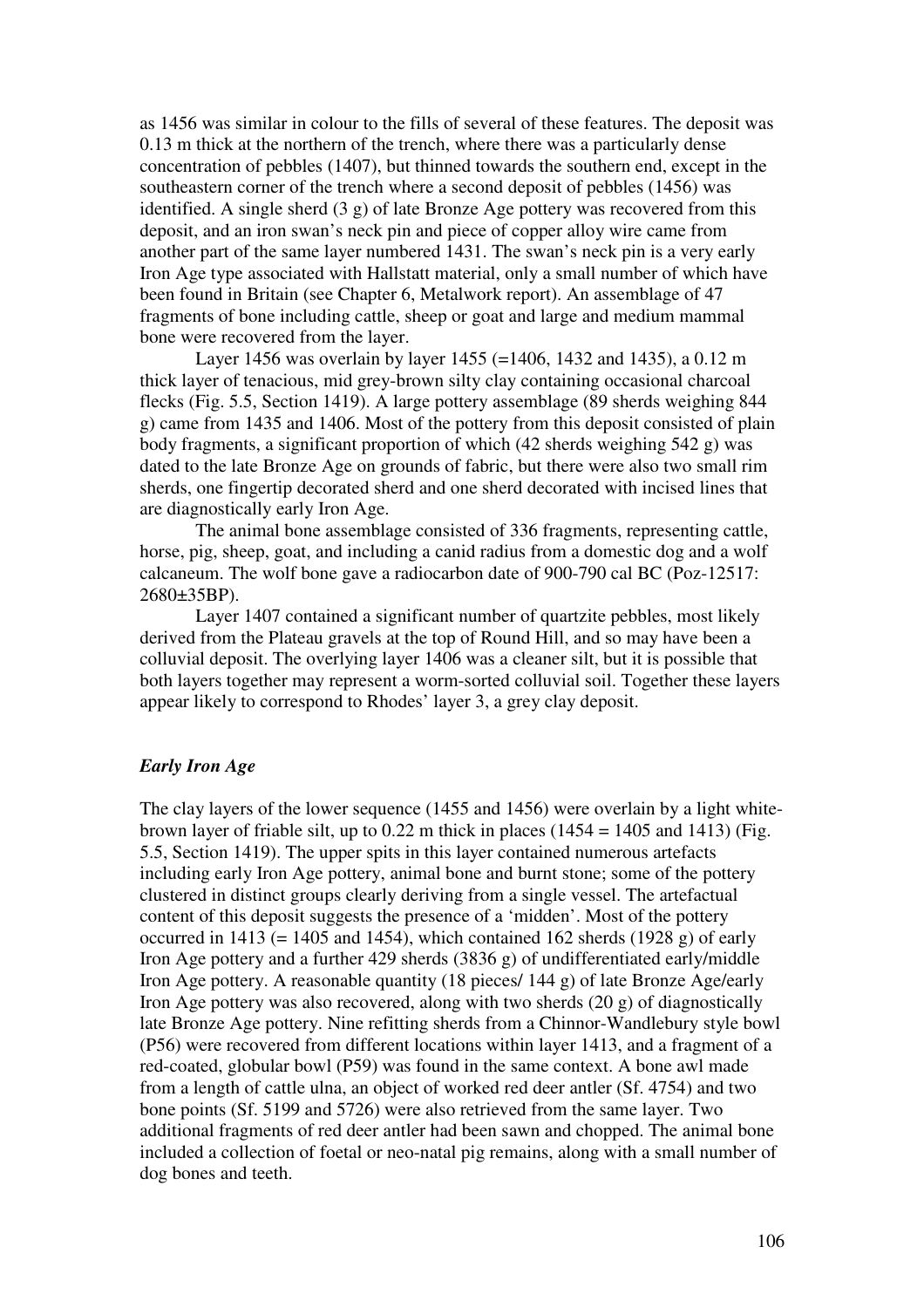Towards the south of the trench, layer 1454 was overlain by a darker clayey silt (1462 = 1428) (Fig. 5.5, Section 1419), and by clay lenses 1420, 1422 and 1424. Layer 1462 was uneven, between 0.03 m and 0.15 m deep, and often patchy. No pottery was recovered from the layer. Clay lens 1420 extended for 1.2 m along the east edge of the trench, and was 0.08 m deep; this deposit contained one diagnostically early Iron Age sherd (15 g), and 15 undiagnostic sherds (94 g). Clay lens (1424) lay some 0.6 m southwest of 1420 and contained a single sherd (9 g) of Iron Age pottery. The third clay lens (1422), a tenacious mid yellow-brown sandy clay 0.03 m deep, extended across an area 0.6 m in length and 0.25 m in width.

Layers 1454 and 1462 were cut by four pits (1460, 1465, 1469 and 1470), a fifth possible pit (1414), eight postholes and stakeholes (1416, 1419, 1424, 1436, 1433, 1460, 1463, 1473) and five shallow 'scoops' (1429, 1475, 1477, 1479, 1481).

All of the pits lay at the southern end of the trench, and mostly on the western side. Pit 1460 was 0.4 m in diameter and 0.46 m deep. It contained friable, mid greybrown silty clay, which produced three sherds (7 g) of Iron Age pottery. Pit 1465 measured 0.6 m in diameter and was filled by a friable, dark black-brown clayey silt (1466) only 0.04 m deep overlain by a 0.08 m thick, mid brown clayey silt (1467). Pits 1469 and 1470 were only recognised in section at the end of the excavation, so their extents are unknown. Both contained similar friable mid to dark brown clay silt, and neither contained any pottery. An iron nail, clearly intrusive, was recovered from the fill (1468) of posthole 1469.

 Sub-circular feature 1414 (possibly a pit) contained three fills. The lower and middle fills were discrete lumps of grey-brown silty clay, perhaps the remains of two clay balls, while the upper fill was a firm, dark brown silt clay. The clay balls may have been stored as raw clay for making pottery objects or for repairing daub walls (Smith 1977, 48-50; Lambrick and Allen 2004, 115). The feature also contained a one sherd (6 g) of late Bronze Age pottery, seven sherds (90 g) of early Iron Age pottery and 13 sherds of undiagnostic Iron Age pottery.

The postholes and stakeholes, with some variation, consisted of small circular or sub-circular features with U-shaped profiles and straight sides. Possible posthole 1416 measured 0.5 m in diameter and 0.25 m deep. It contained a tenacious, dark brown silty clay with no finds. Posthole 1419 was 0.36 m in diameter and 0.17 m deep, and contained a dark, grey-black silty clay with two large sherds (21 g) of late Bronze Age/early Iron Age pottery, three sherds (22 g) of early Iron Age pottery and five sherds (40 g) of undiagnostic Iron Age pottery.

Postholes 1436 and 1433 lay on the eastern side of the trench towards the northern end. Posthole 1436 was 0.47 m in diameter and 0.13 m deep. It contained a friable, mid yellow-brown sandy clay overlain by a loose, dark brown-black silty clay (1437) containing eight sherds (295 g) of early Iron Age pottery and nine sherds (193 g) of Iron Age pottery. A small, modern, machine-rolled object also came from 1437; this is considered to be intrusive. Posthole 1433 measured 0.18 m in diameter and 0.7 m deep. It contained a single fill of loose, dark yellow-brown sandy clay. Posthole 1463 was of similar dimensions, measuring 0.14 m in diameter but, at 0.18 m deep, was much shallower than posthole 1433. It was filled by a tenacious mid grey-brown silty clay. A possible stakehole (1473) was recognised in section below feature 1470 following excavation; this feature contained a friable mid brown silty clay but no datable finds were recovered.

The level from which these features were cut correlates with the stratigraphic position and level of Rhodes' chalk platform. Layer 1454 therefore corresponds stratigraphically to Rhodes' layer 2, and the clay patches, pebble and chalk platforms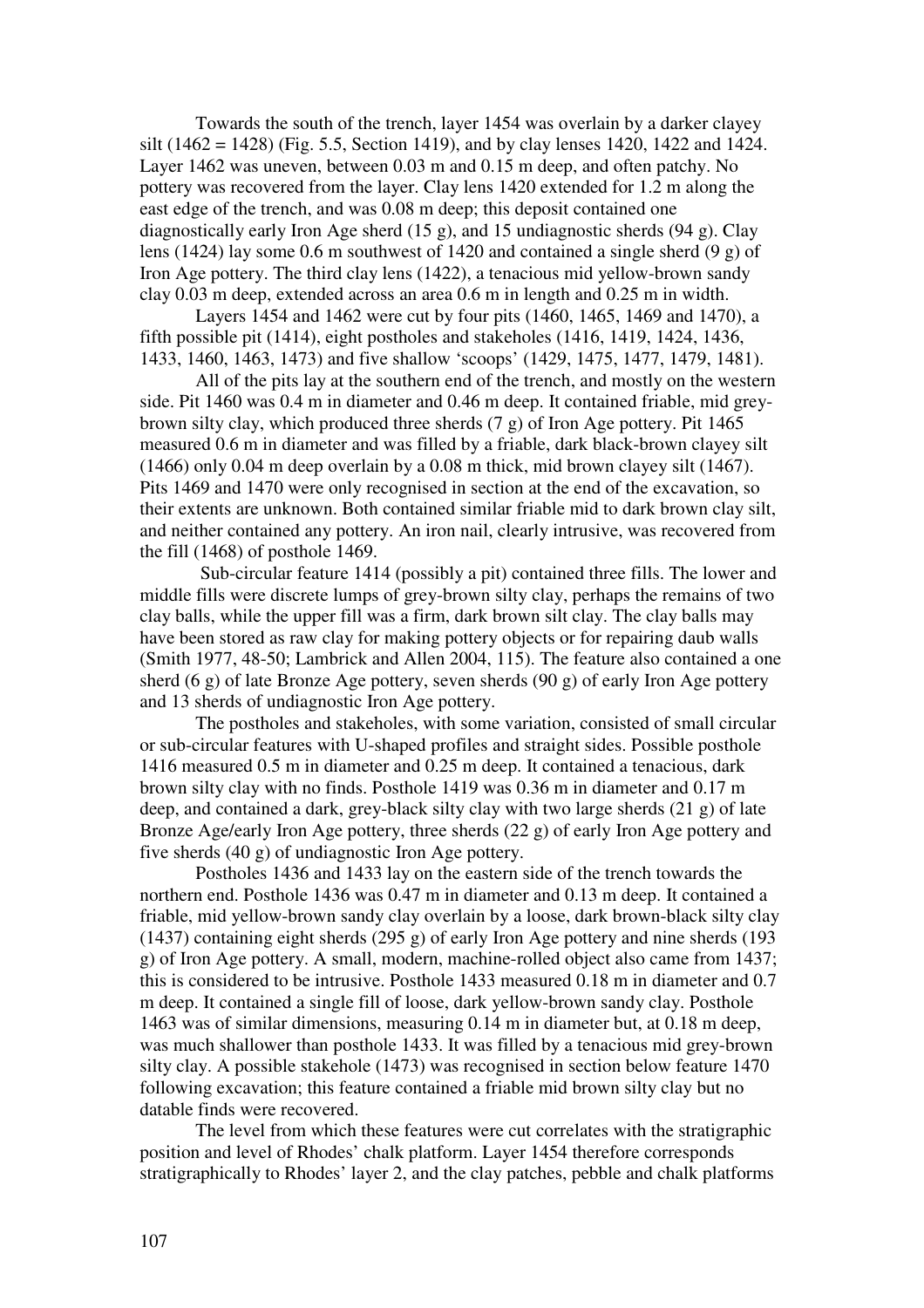and spreads and the pits and postholes to a phase of concentrated construction and activity.

The features were overlain by a uniform dark black-brown, charcoal rich, clay silt (1458 = 1412, 1401, 1404 and 1408), which was 0.12 m thick (Fig. 5.5, Section 1419). This deposit corresponds to Rhodes' layer 1. The deposit contained numerous sherds of early Iron Age pottery (including clusters of refitting sherds), animal bone, worked bone artefacts, spindle-whorls, quernstone fragments and a metal pin (see Chapter 6). A bone gouge (Sf. 1400), manufactured on the end of a sheep/goat metatarsal, was recovered from the layer, along with a broken bone needle (Sf. 2387). There was also a concentration of flintwork in this layer (see Chapter 6). Two fragments of human bone were also recovered from the upper spits, a skull fragment and the head of a femur. The animal bone assemblage included rabbit and foetal pig remains, along with dog bones and teeth. A total of six bird long bones and one indeterminate fragment were also recovered, none of which could be identified to species. Five fish bones were retrieved from the same layer, while some microfaunal remains, including vole, were also present (see Chapter 7). At the south-east end of the trench a concentration of burnt pebbles and other stones, less than 1 m across, was found towards the top of the deposit. The trench was extended at this corner to see if this represented another pebble platform, but no further stones were found.

The deposit also contained seven middle Iron Age sherds, and it is therefore possible that deposition lasted into the middle Iron Age, although the low level of middle Iron Age activity in previous investigations and in the immediate vicinity makes it more likely that these sherds were simply deposited later, and were mixed in by ploughing. A number of Roman sherds and other finds were also found in the upper part of the midden, probably incorporated from Roman activity above by later ploughing or surface mixing. The deposit falls broadly into the category of 'middens', although this term may disguise the complexity of its formation, depositional history and social significance.

The midden deposit 1458 was directly overlain by a ploughsoil layer 0.26 m thick  $(1459 = 1411$  and  $1400$ ) (Fig. 5.5, Section 1419). The Roman rubble spread encountered by Rhodes between the topsoil and midden (1948) did not extend further south into Trench 14, although a number of Roman finds were recovered from the ploughsoil.

#### The auger survey

An auger survey was carried out during the excavation of Trench 14 out by a small group of the volunteers, supervised by one of the OA professional team, Wayne Perkins. The survey was undertaken in an attempt to establish the overall extent of the Iron Age deposits, and particularly the `midden deposits'. The survey was based upon the grid point at the north end of the grid line running south down the centre of Trench 14, and extended north, west and east from this for 30 m, and south as far as the hedges and the road would allow, sampling the stratigraphic sequence at 3 m intervals (see Fig. 5.5). The survey was thus able to compare the deposit sequence recovered with that exposed within the trench.

The auger survey was not able to identify all of the layers identified in the section of the trench, but did establish that dark occupation deposits of similar depth to the midden deposits continued west, north and east for at least 30 m (the limits of the survey), and south for at least 5 m beyond the trench, though thinning in all directions.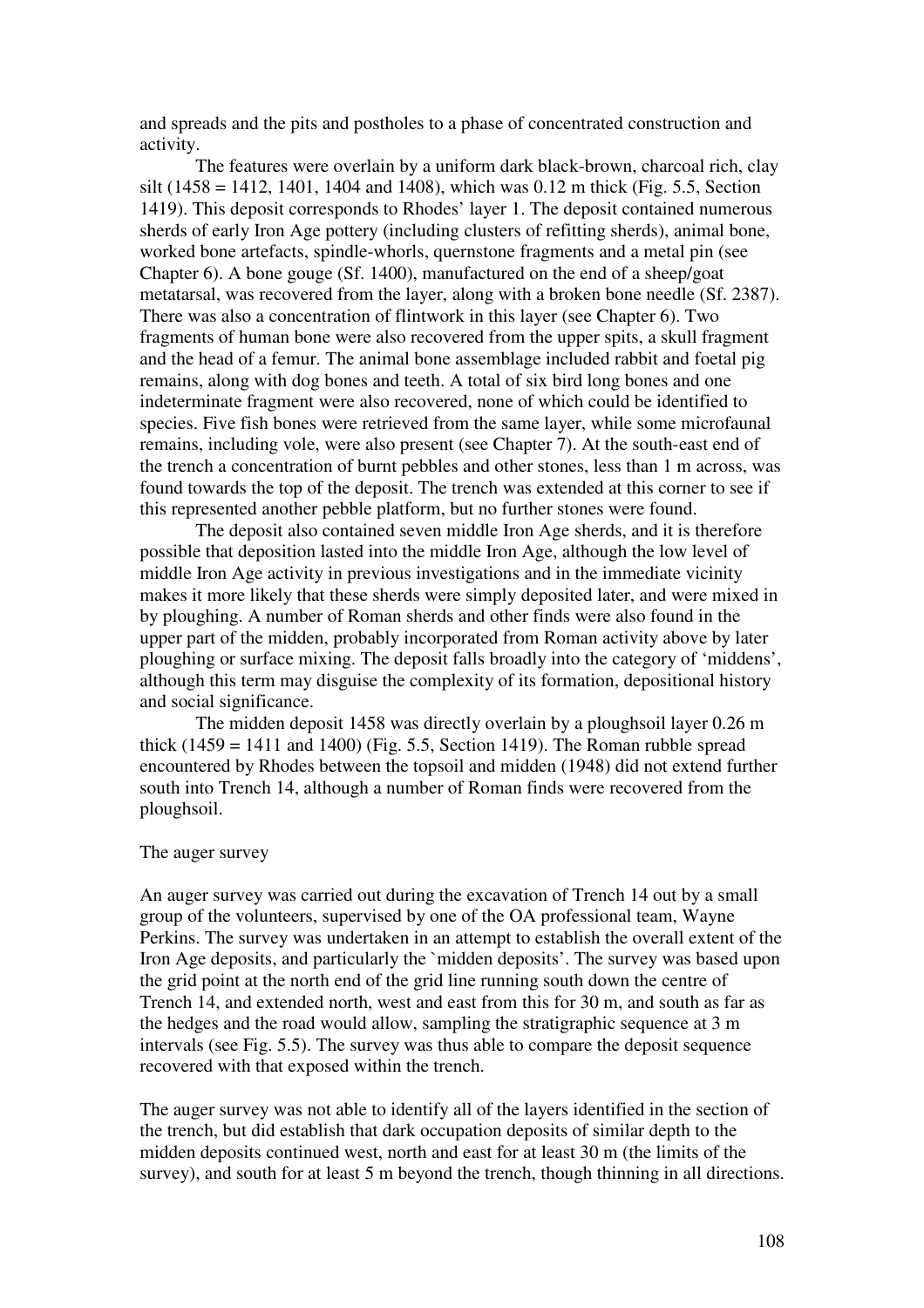Sections of the simplified stratigraphic profiles extrapolated from the auger profiles are held in the archive.

# **Trench 15**

Trench 15, some 50 m south of Hill Farm, targeted a penannular enclosure and annexe identified during the geophysical survey (Figs 5.1 and Fig. 5.3). The excavation revealed elements of three early Iron Age circular gullies, cut by parallel ditches, and a number of storage pits predating and post-dating both the gullies and ditches. The early Iron Age archaeology was cut by a middle Iron Age enclosure accompanied by a series of pits, which was superseded by two late Iron Age/early Roman ditches (Fig. 5.6).

## *Late Bronze Age*

There was tentative evidence for late Bronze Age activity in the form of two gullies (15038 and 15335),both located at the northern end of the trench (Fig. 5.6). Gully 15335 was oriented northwest-southeast, was 0.5 m wide and 0.14 m deep, and ended 3 m into the trench where it was cut by an early Iron Age pit (15003). The gully was filled by two friable grey-yellow or grey-brown clay silts, only one of which was present in the terminus cut (15040). The terminus contained a cattle mandibular premolar, while one sherd (9 g) of late Bronze Age pottery was recovered from intervention 15001.

Just to the east lay gully 15038 (Fig. 5.6), which was aligned east-west and was 0.35 m wide and 0.1 m deep, with a single loose grey-brown silt fill. It was cut at the western end by pit 15003 and at the eastern end by pit 15036. No datable finds were recovered from the gully, but its stratigraphic position - along with similarities in form and fill to gully 15335 - implies an early date, possibly late Bronze Age.

Although unstratified, a well-preserved bag-shaped sword chape dating to the late Bronze Age came from the topsoil on Trench 15 (context 15000). The chape is an imported type that is diagnostic of the late Bronze Age Carp's tongue sword complex (see Chapter 6, Metalwork report).

### *Early Iron Age*

There are at least three phases of early Iron Age activity in Trench 15, represented by a pit, ring gully and ditch sequence, but due to the limited area covered by the trench, it is not possible to characterise these phases in any detail. The earliest features are a north-south aligned gully (15331) and a pit (15231), both of which are cut by circular gully 15330, pit 15213 cut by curving gully 15333, and possibly another north-south gully 15111 (Fig. 5.6).

Gully 15331 ran north for 3 m into the trench before terminating, and was between 0.33 m and 0.7 m wide and up to 0.34 m deep. One or two fills were present in each intervention, and varied from dark brown-black sandy clays to light yellowgrey clay silts. The gully contained eight sherds (67 g) of Iron Age pottery, including three early Iron Age sherds (13 g). Ninety fragments of animal bone were also recovered from the gully, including cattle, sheep or goat, pig, frog or toad; none had been butchered. Gully 15331 was truncated by gully 15330 and ditch 15341.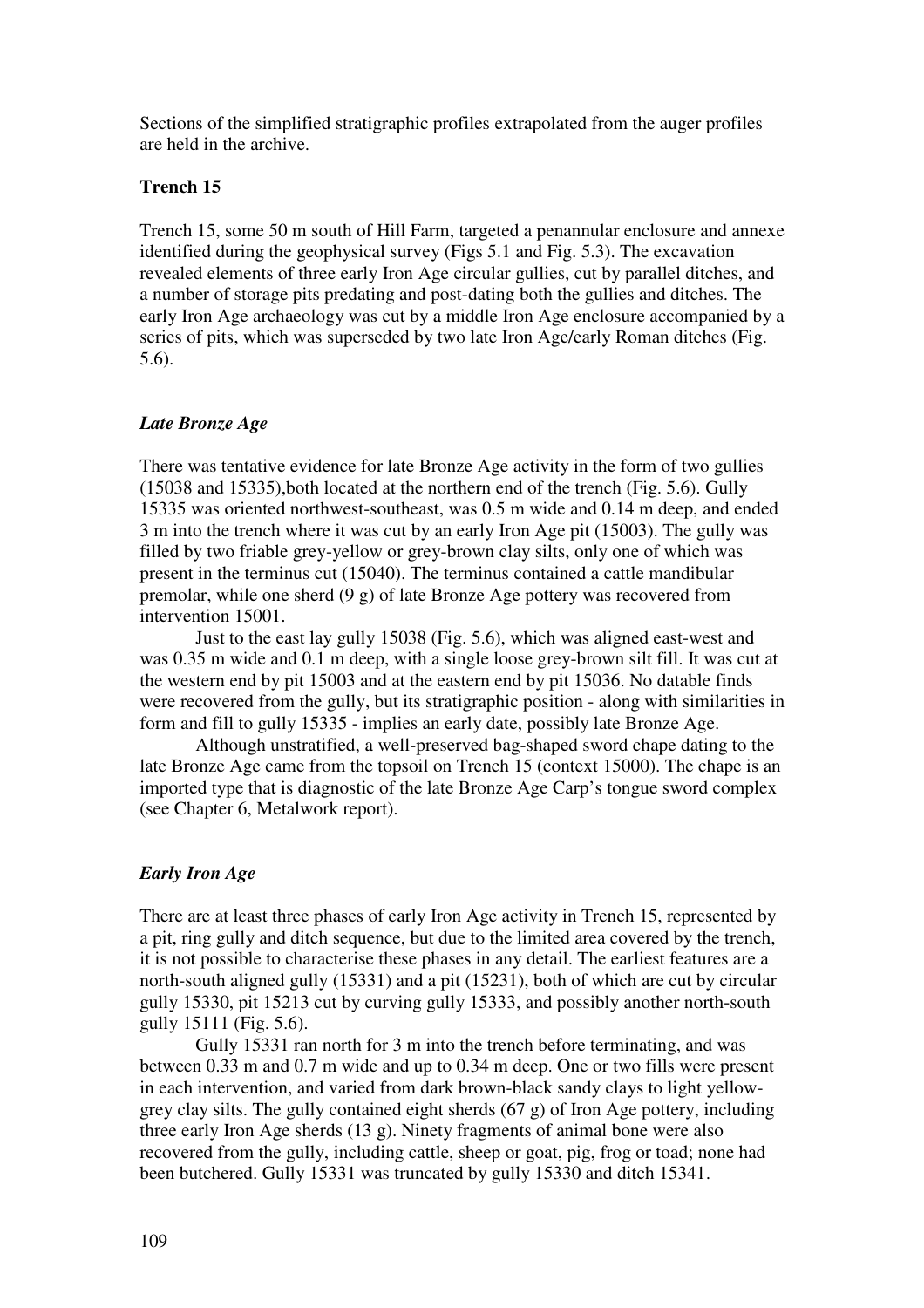Another short length of gully on a south-north alignment (15111) was exposed 2 m to the west in the south-west corner of the trench. Like 15331 it was cut by ditch 15340/15341. It measured 0.5 m wide and 0.08 m deep, and was filled by a compact, grey-brown clay silt. In section, it had a U-shaped profile with gently sloping sides. There were no finds.

Pit 15231 (Figs 5.6 and 5.7, Section 15034), which lay some 10 m to the north-east of gully 15331, measured 1.51 m in diameter and 0.36 m deep. It had steep sides that graded onto a slightly concave base and contained three fills. These ranged from mid brown-yellow silty sands to dark brown silty clays. The middle (15251) and upper (15232) fills contained animal bones and Iron Age pottery, including 15 sherds (159 g) of early Iron Age pottery and three sherds (18 g) of middle Iron Age pottery, the latter possibly intrusive. This pit was also truncated by gully 15330 (15233).

Cut by gully 15333 was a shallow, oval pit (15213), which measured 0.5 m wide by at least 0.5 m long and was 0.1 m deep. It contained a single fill of dark grey silt, which produced ten sherds (71 g) of undiagnostic Iron Age pottery along with one late Bronze Age sherd (16 g) and one early Iron Age sherd (8 g).

The second phase consisted of a penannular gully 15330 and two phases of part of another curving enclosure to the south. Gully 15330 (Figs 5.6 and 5.7, Sections 15034 and 15039) consisted of two arcs of gully on the north and south side of what is interpreted as one nearly circular pennannular enclosure. Both arcs were very similar in dimensions, and were cut across by later ditches 15078 and sinuous enclosure ditch 15341; the northern arc was also cut by pit 15036, and the southern by ditch 15342. The likely terminus of the southern arc was found in the east, with two small postholes (15030 and 15031) continuing its trajectory (Fig. 5.6). Although undated, these postholes are likely to belong with the penannular enclosure. Both arcs appear to lie upon or very close to a common circle some 13 m in diameter, although the southern arc diverges slightly at the west edge of the trench.

The gullies were *c*. 0.45 m wide and *c*. 0.25 m deep, and the enclosure was *c*. 13 m in diameter. There were one or two fills in each of the nine interventions (15024, 15053, 15174, 15189, 15220, 15233, 15319, 15326 and 15328), mostly silty clays ranging in colour through yellows, greys and browns. Some 28 sherds of Iron Age pottery weighing 202 g was found in the gullies. A fragment of cattle mandible with abrasion down one edge was recovered from the fill (15173) of intervention 15174. A further 43 fragments of animal bone were recovered from the feature, including cattle, sheep or goat, large and medium mammal bone. Some of the bone displays cut marks, while two fragments have been charred.

Two postholes (15052 and 15091) and several pits were present within the area defined by the gully arcs, but these may not have been contemporary. The postholes measured 0.39 m and 0.25 m in diameter and 0.19 m and 0.3 m deep; both contained similar single deposits of light brown silty clays.

About 1 m south of gully 15330, two arcs of curvilinear gully were identified (15332 and 15333) (Figs 5.6 and 5.7, Section 15039). These may belong to another roundhouse, perhaps contemporary with the structure represented by ring gully 15330. More than half of the length of these gullies was excavated.

The inner gully (15332) measured between 0.38 m and 0.7 m in width, with a depth of up to 0.67 m. It was filled with between one and three silt or silty clay deposits, ranging from yellow-browns to grey-browns. The gully contained 27 sherds of Iron Age pottery weighing 250 g, most of it undiagnostic but including one or two early Iron Age sherds, and 240 fragments of animal bone, more than any other gully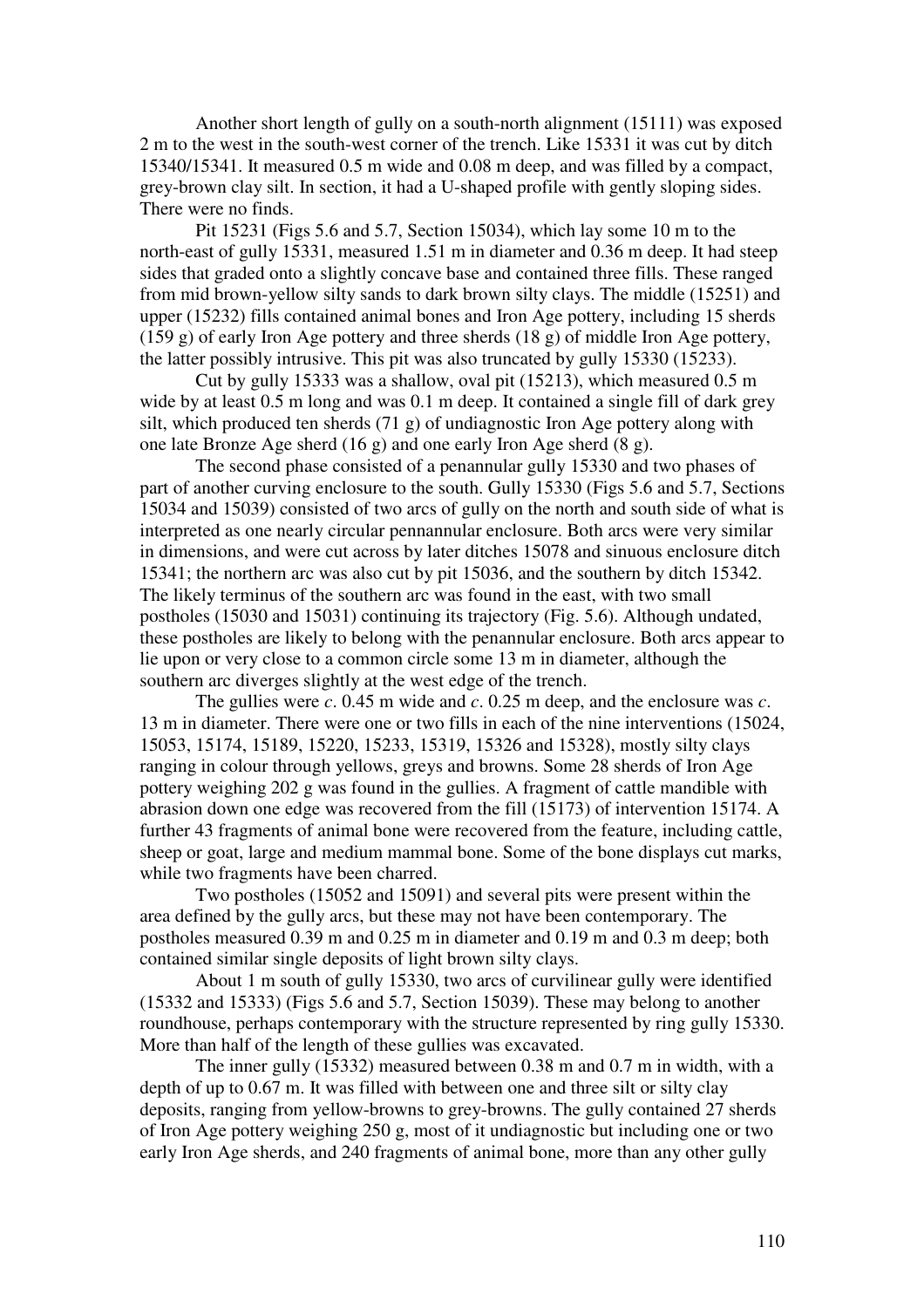in Trench 15. Species represented included cattle, horse, sheep or goat and pig. Some foetal, or possibly neo-natal, pig was recovered from the fill (15183).

Gully 15332 was cut by the outer gully (15333) (Figs 5.6 and 5.7, Section 15039), which also cut pit 15213. Gully 15333 was between 0.09 m and 0.7 m wide and between 0.2 m and 0.4 m deep. It was filled by one or two silts, usually yellowgrey or grey- or yellow-brown. Some 26 sherds (38 g) of pottery were recovered, mostly undiagnostic but including one or two early Iron Age sherds, and twelve fragments of animal bone. Both gullies were cut by pit 15176, and the inner gully also by pit 15069. In the west, both gullies were obliterated by middle Iron Age ditch 15340/15341, and any relationship between 15333 and gullies 15331 or 15111 was destroyed. In the east, the gullies were cut through by early Iron Age ditch 15334, and reappeared briefly beyond it before being obliterated again by Roman ditch 15336 (Fig. 5.8, Section 15017).

A third phase of early Iron Age activity was represented by ditches on an eastsouth-east and north-north-east alignment. Ditch (15342) ran across the centre of the trench from northwest to southeast, and was examined in four interventions (15043, 15128, 15140 and 15324); it cut the terminus of early Iron Age penannular enclosure 15330, but was in turn cut by north-north-east ditch 15334 and enclosure ditch 15340/15341. Ditch 15342 varied from 0.35 m to 0.72 m wide and was between 0.12 m and 0.34 m deep with a generally flat base. Fills were one or two brown or grey silty sands or clays. The pottery assemblage consisted of 63 sherds (516 g) of mostly undiagnostic Iron Age pottery, although thirteen sherds (76 g) were from distinctively early Iron Age types. A single sherd (7 g) of late Bronze Age pottery was also present. A total of 107 animal bone fragments were recovered from the ditch. Species represented include cattle, horse, pig, sheep or goat and a large bird long bone fragment.

Ditch 15342 was cut across at right angles by early Iron Age ditch 15334 (Figs 5.6 and 5.8, Section 15017). This ditch had a somewhat irregular course, kinking as it ran for 20 m along the eastern side of the trench. Six slots were cut across it (15078, 15121, 15152, 15210, 15238 and 15320). The ditch varied between 0.9 m and 0.35 m wide, and was up to 0.81 m deep in places. It contained up to three fills, which were usually variations of grey- or yellow-brown silty clays and sands. Some 32 fragments of animal bone came from the ditch, with species including cattle and sheep or goat. At its southern end, this ditch cut pit 15125 and was itself cut by Roman ditch 15336, which ran alongside it. A large quantity of pottery (108 sherds/ 1242 g) was recovered from four of the five slots (15078, 15152, 15210 and 15238). While the majority was of undiagnostic Iron Age date, seven large sherds (107 g) of early Iron Age pottery came from 15152 and 15210, while a single sherd (11 g) of late Bronze Age/earliest Iron Age pottery was found in 15078. A concentration of middle Iron Age pottery in 15238 may derive from enclosure ditch 15340/15341 that cuts it.

Several of the pits in the area probably related to the use of these early Iron Age gullies or ditches, but many were without clear stratigraphic relationships. It seems that pits, as a feature type, were among the earliest features to appear on the site (e.g. pit 15231, which is cut by gully 15330) and their construction may have persisted into the Roman period (e.g. pit 15176, which contained an assemblage of Roman pottery). Pits that may reasonably be dated to the early Iron Age period on stratigraphic or artefactual evidence include: 15018, 15010,15003, 15155, 15012, 15298, 15301, 15105, 15091, 15025, 15069, 15309, 15301, 15021 and 15305 (Table 5.1). These varied in diameter from *c*. 0.5 m to over 2 m, but tended to cluster in two distinct groups: pits measuring between 1 m and 2 m and those measuring around 0.5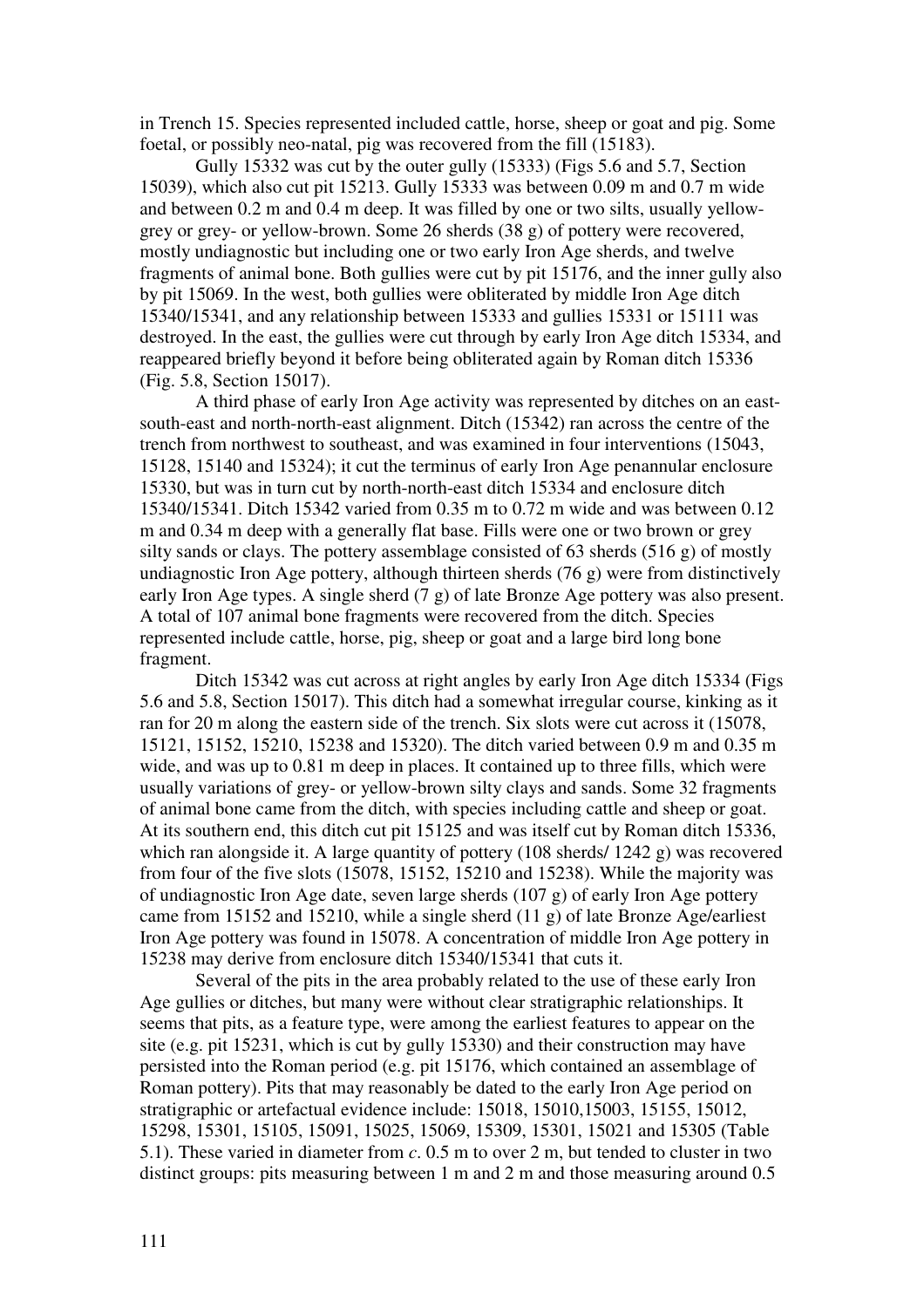m in diameter. The number and complexity of the fills tended to increase in line with size, so that the smaller pits tended to be filled by a single fill (e.g. pit 15213) while their larger counterparts contained as many as 15 distinct fills (e.g. pit 15021). The depth of a pit was often, but not always, proportionate to diameter; the effects of truncation may have had some influence here.

At the northern end of the trench, pit  $15021$  cut pit  $15018$  (=15060) (Figs 5.6 and 5.7, Section 15018). The earlier and smaller of the pair (15018) measured 0.6 m in diameter and had a depth of 0.36 m. It was filled by a single deposit of firm, mid brown silty clay (15019). The pit contained a deposit of burnt quartzite pebbles in the centre, which overlay a large refitting fragment of a T-rim jar (P62) and part of a black burnished rounded bowl with a long flared rim (P63). The bowl had tooled decoration, creating a lattice motif on the belly of the vessel. This deposit reflects the association between T-rim jar and burnished bowl also recorded in pit 3006 at Castle Hill, where the T-rim jars were dated to the latter half of the Early Iron Age. The feature also contained some plain body sherds and a refitting pedestal base.

Pit 15021 cut the western edge of pit 15018 (Figs 5.6 and 5.7, Section 15018). It measured 2.1 m in diameter and 0.6 m deep. The feature contained a series of fifteen deposits, most of which were small dumps of material that did not completely cover the area of the pit. Most of the deposits consisted of dark brown silty sands or clays, although the material was occasionally more yellowish in colour. Context 15022 produced a substantial assemblage of cereal grains and chaff, and also some hazelnuts, weed seeds and charcoal (see Chapter 7). Context 15079, the uppermost fill, contained a short tapering iron spike. The animal bone from this feature included cattle, horse, sheep, goat, pig and rabbit; an unidentifiable bird bone was also recovered. Some of the sheep bones belonged to an adult individual that had survived a broken hind limb. It seems that neighbouring pit 15018 had not fully silted before pit 15021 was filled, with the upper layer in the latter filling the depression in the top of the former.

Pit 15010 lay 3 m to the south-east of these pits, cutting early Iron Age ditch 15334 (Figs 5.6 and 5.8, Section 15012). This feature was circular in plan and measured 1.5 m in diameter. It had a flat base at a depth of 0.6 m and a sloping Ushaped profile. The pit was filled by a series of six deposits, mostly grey-brown silty clays. Layer 15088 contained a rich assemblage of cereal chaff and some cereal grains, weed seeds and charcoal (see Chapter 7). The uppermost layer (15011) was the thickest (up to 0.35 m), and contained two horse lower mandibles. Additional horse bones, four of which display butchery marks, were found elsewhere in the pit, along with cattle, horse, sheep, sheep or goat, pig and rodent bones. The pottery assemblage, a total of 103 sherds (1026 g), included two sherds (12 g) of late Bronze Age pottery and 51 sherds of early Iron Age pottery. The remainder was largely of undifferentiated Iron Age date.

Pit 15003 lay between the termini of gullies 15335 and 15038, cutting both features (Fig. 5.6). The pit was approximately circular in plan, measuring between 1.2 m and 1.3 m in diameter. It had steep sides and a flat base at a depth of 0.23 m. The lower fill, a mid grey-brown clay silt 0.15 m deep, contained the crouched skeleton of a young adult male (SK 15005; Fig. 5.9). Cut into the western edge of this fill and the surrounding natural was a smaller pit (15155). This second pit was 0.42 m by 0.37 m and contained the skeleton of a new-born baby (SK 15131; Fig. 5.9) within a 0.16 m thick deposit of mid brown silty clay. The skeletons were both buried in crouched positions lying on their left hand side, facing north. The top of both pits was filled with a layer of greyish-brown silty clay (15004). The animal bone assemblage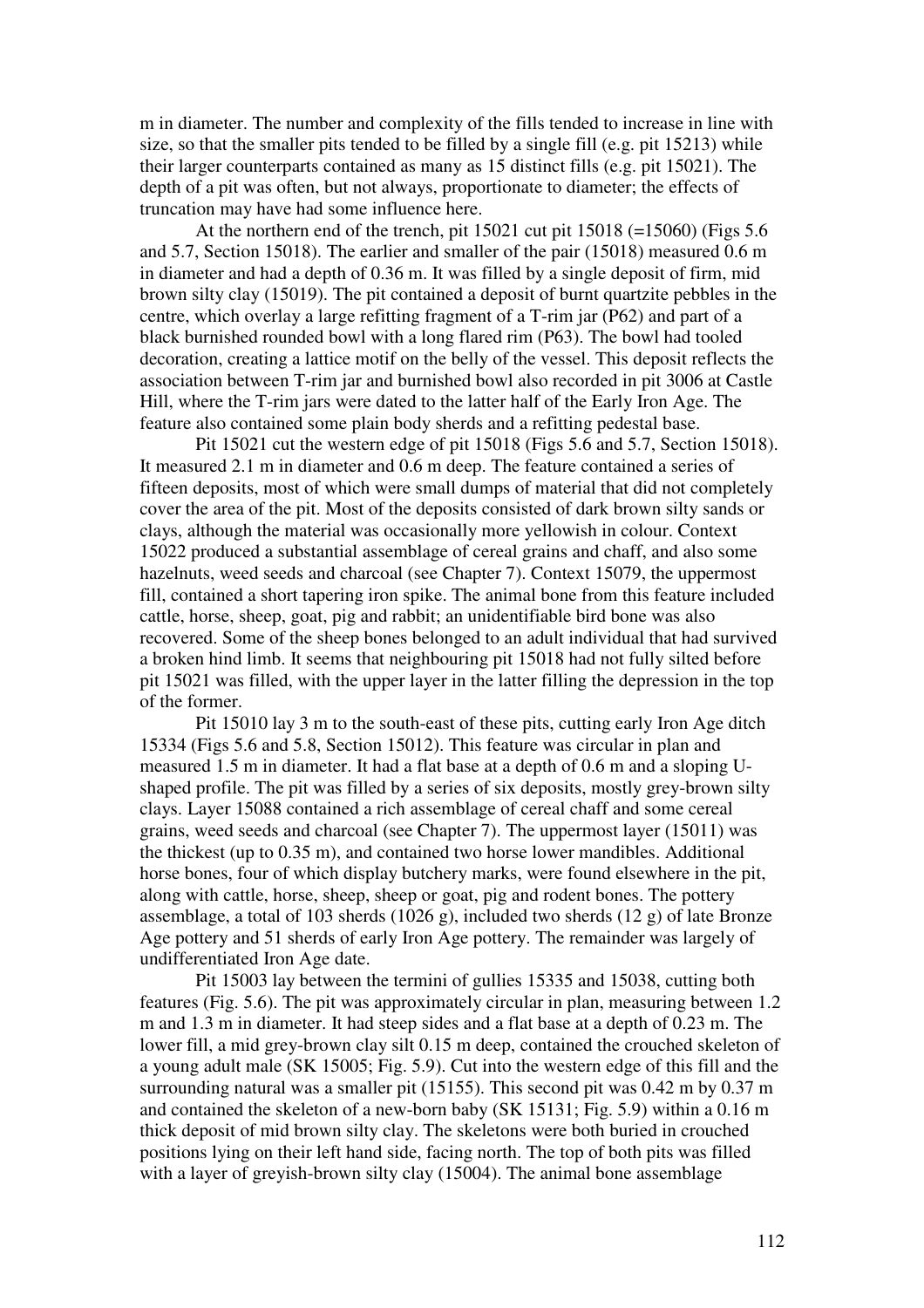included 225 fragments of bone, including cattle, horse, sheep, sheep or goat, pig and frog or toad. The composition of the animal bone assemblage suggests that it was incorporated in the pit as general refuse, rather than deliberately placed as grave goods.

Pit 15012, less than 1 m to the southeast of pit 15003 (Figs 5.6 and 5.8, Section 15008), was 1.2 m in diameter and was 0.5 m deep. It contained three fills (15013, 15116 and 15117). The primary fill was a mid grey-brown silt containing rubble and cobbles (*c*. 15 %), which was overlain by a yellow-brown and a grey silt. These fills produced a large assemblage of Iron Age pottery, consisting of 92 sherds (564 g), nine (84 g) of which represent distinctively early Iron Age types. Two large sherds (125 g) of middle Iron Age pottery came from the upper fill, suggesting that the pit had not fully silted by this time. A small strip of copper alloy was recovered from context 15013, the upper fill. The animal bone assemblage from the pit included cattle, horse, sheep or goat and pig; several medium mammal long bones had been broken while fresh, probably to obtain the marrow. Both this pit and pits 15298, 15309, 15305 and 15105 were truncated by the large, middle Iron Age enclosure ditch (15340/15341).

Pit 15298 measured 1.42 m wide and contained three fills with a combined depth of 0.82 m. Fill 15297 contained an assemblage of charred cereal grains, which (unusually) included oats, chaff, weed seeds and charcoal (see Chapter 7). It cut pit 15309, which was smaller (0.54 m in diameter) and shallower (0.5 m deep). South of, and cut by, ditch 15340/15341 was pit 15305 (Fig. 5.6). This feature measured at least 1 m in diameter and contained a single fill of dark, yellow-brown clay silt to a depth of 0.4 m. The pit contained a possibly articulated duck wing (probably mallard), providing evidence for the hunting of wild birds in the early Iron Age.

At the southern end of the trench lay pits 15125 and 15069 (Fig. 5.6). Pit 15125 was partially truncated by ditch 15334 and measured 1.3 m wide and at least 0.7 m long before it disappeared below ditch 15334 (Fig. 5.8, Section 15017). The surviving part of the pit suggests that it was originally an oval-shaped feature. It contained two fills, a mid yellow-brown silty sand at the base and a dark brown sandy silt upper fill. Two sherds (2 g) of diagnostically early Iron Age pottery were recovered from the upper fill, along with two sherds (17 g) of undiagnostic Iron Age pottery. This fill also contained an assemblage of cereal grains, chaff and a little charcoal (see Chapter 7).

Pit 15069, which cut ring gully 15332, contained two grey/yellow-brown silty clay fills and an assemblage of Iron Age and diagnostically early Iron Age pottery. The pit was sub-circular in shape, measuring 1.3 m long and 0.9 m wide, with a depth of 0.46 m. A complete saddle quern was found sitting upon the primary fill. Along the western edge of the trench and extending beyond the excavated area was pit 15301, at least 1 m long and containing two fills with a depth of 0.45 m. The upper fill (15300) had a layer of charred cereals, weed seeds and charcoal at its base (see Chapter 7). The same layer also contained an almost-complete freshwater mussel shell and a very small, tapering strip of iron; the latter may well be intrusive on account of its small size. Pit 15105, situated around 1 m from pit 15301, contained a dense deposit (*c*. 0.2 m thick) of fuel ash slag, a whitish-grey charcoal material that may be generated by the burning of thatch.

# *Middle Iron Age*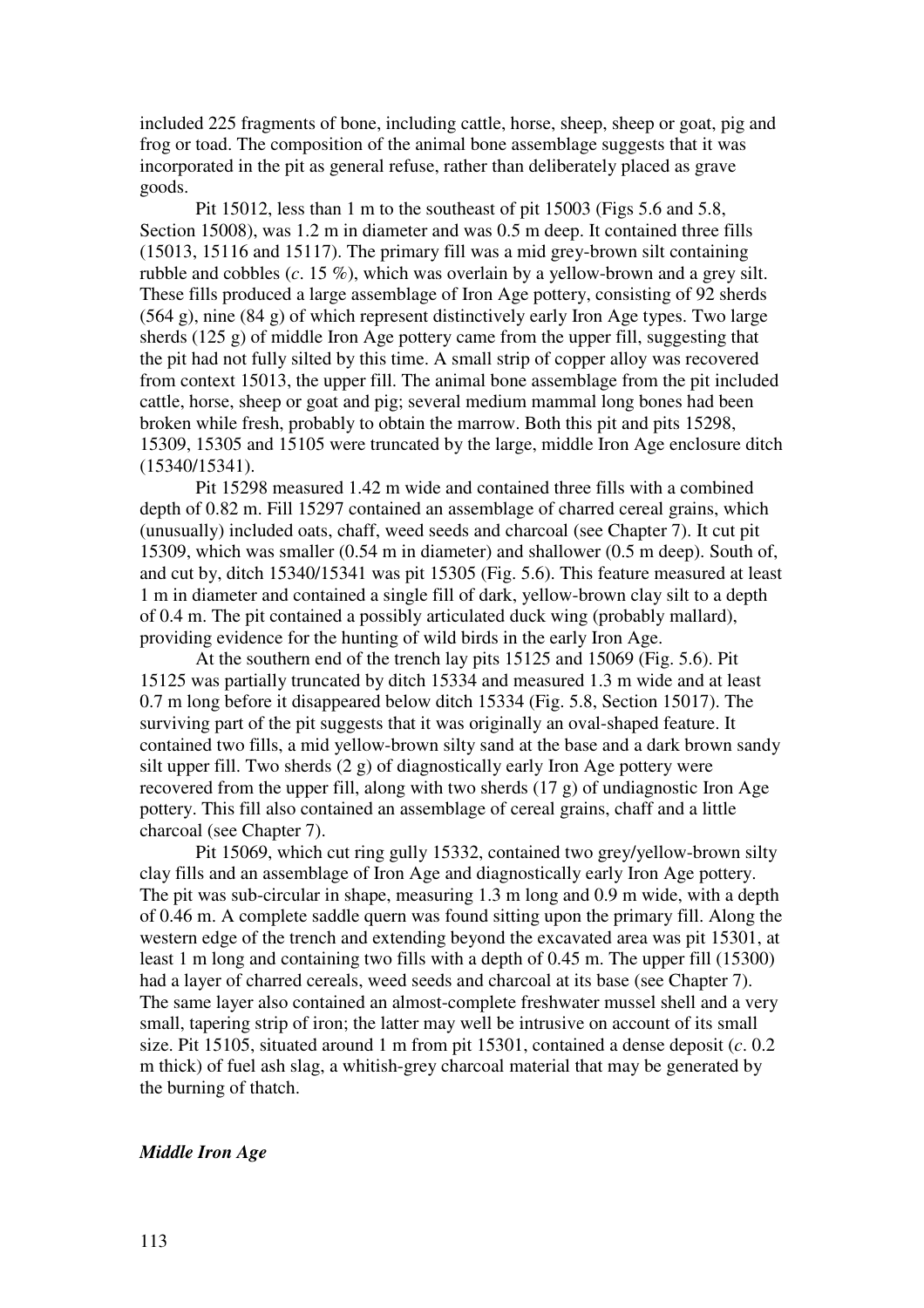Occupation continued into the Middle Iron Age with the construction of a large curving ditch and several further pits. The curving ditch is believed to correspond to part of the west side of the double curved enclosure visible on the geophysical survey plot, which the trench was laid out to include. There was no direct evidence of middle Iron Age house structures, which might suggest that, by this time, the area was no longer a focus for habitation but used for other purposes instead. However, it is possible that the ephemeral remains of a middle Iron Age stake-walled dwelling did not survive ploughing and, as such, this apparent absence of habitation must be treated cautiously.

 A substantial, sinuous ditch (15340) extended across the site on an approximately northwest-southeast trajectory (Figs 5.6 and 5.8, Section 15008). This ditch probably formed an enclosure ditch, and was recut on one occasion (15341). The initial cut was 0.88 m deep and up to 2.64 m wide. The recut was more substantial, measuring 1 m deep and up to 3.14 m wide; both ditches had a U-shaped profile. The majority of interventions contained multiple fills, five or six in most cases. These deposits generally consisted of yellow- or grey-brown silty sands in the original cut. A total of 87 sherds (582 g) of Iron Age pottery was recovered from four of the interventions (15014, 15133, 15229 and 15315). Small quantities of early Iron Age pottery were present (four sherds/ 42 g), but the collection dated overwhelmingly to the middle Iron Age (46 sherds/ 388 g). The animal bone assemblage from the original cut included a weasel femur, a goose humerus and a fish cranial fragment. The recut (15342) contained a higher frequency of dark brown silty clays and the occasional blackened layer, perhaps resulting from burning. The composition of the deposits in both the original ditch cut and the recut suggest periods of slow natural silting interleaved with small deposits of occupation material, mainly in the upper fills. Layer 15015 contained a small assemblage of charred cereals, weed seeds and charcoal, and a fragment of human bone came from layer 15272, a middle fill on the north side of the enclosure (see Chapter 7). A length of iron wire came from the upper fill (15144) of one of the interventions (15185) through the recut, while a mole radius and rat mandible were recovered from the upper fill (15015) of the other recut intervention (15016); both of these bones may both be intrusive. Two bird long bones were also recovered from ditch 15341, but neither could be identified to species.

On the northern edge of the trench, and outside the area enclosed by ditch 15340/15341, lay a sub-circular pit 15006, which was 1.2 m by 1.1 m across and 0.5 m deep (Fig. 5.6). It was filled by a complex series of deposits. The lowest deposit (15067) appeared to have been dumped in the centre of the pit, followed by a series of deposits tipped in from either side; the uppermost fill (15007) sealed all underlying deposits. Most of the deposits consisted of mid or dark brown silty sands and silty clays. Fill 15067 contained a rich assemblage of cereal chaff and some cereal grains, weed seeds and charcoal (see Chapter 7). Residual later Bronze Age and early Iron Age sherds were recovered from the lowest fill, but five large sherds (45 g) of diagnostic middle Iron Age pottery came from one of the middle fills (15023).

A sub-circular pit (15266) lay in the centre of the trench, within the enclosure ditch (Fig. 5.6). This feature measured 1.7 m in diameter and 0.4 m deep. It was filled with three deposits, all of which consisted of dark grey-brown silty clays. A single sherd (10 g) of undiagnostic Iron Age pottery was recovered from deposit 15269. Towards the southern edge of the trench but also within the enclosure ditch was pit 15254. This feature, which was slightly oval shaped, measured 1.8 m by 1.3 m and was 0.7 m deep. It was filled by six deposits, most of which were light to mid yellowbrown silty clays or sandy silts. One of these, layer 15270, contained a sparse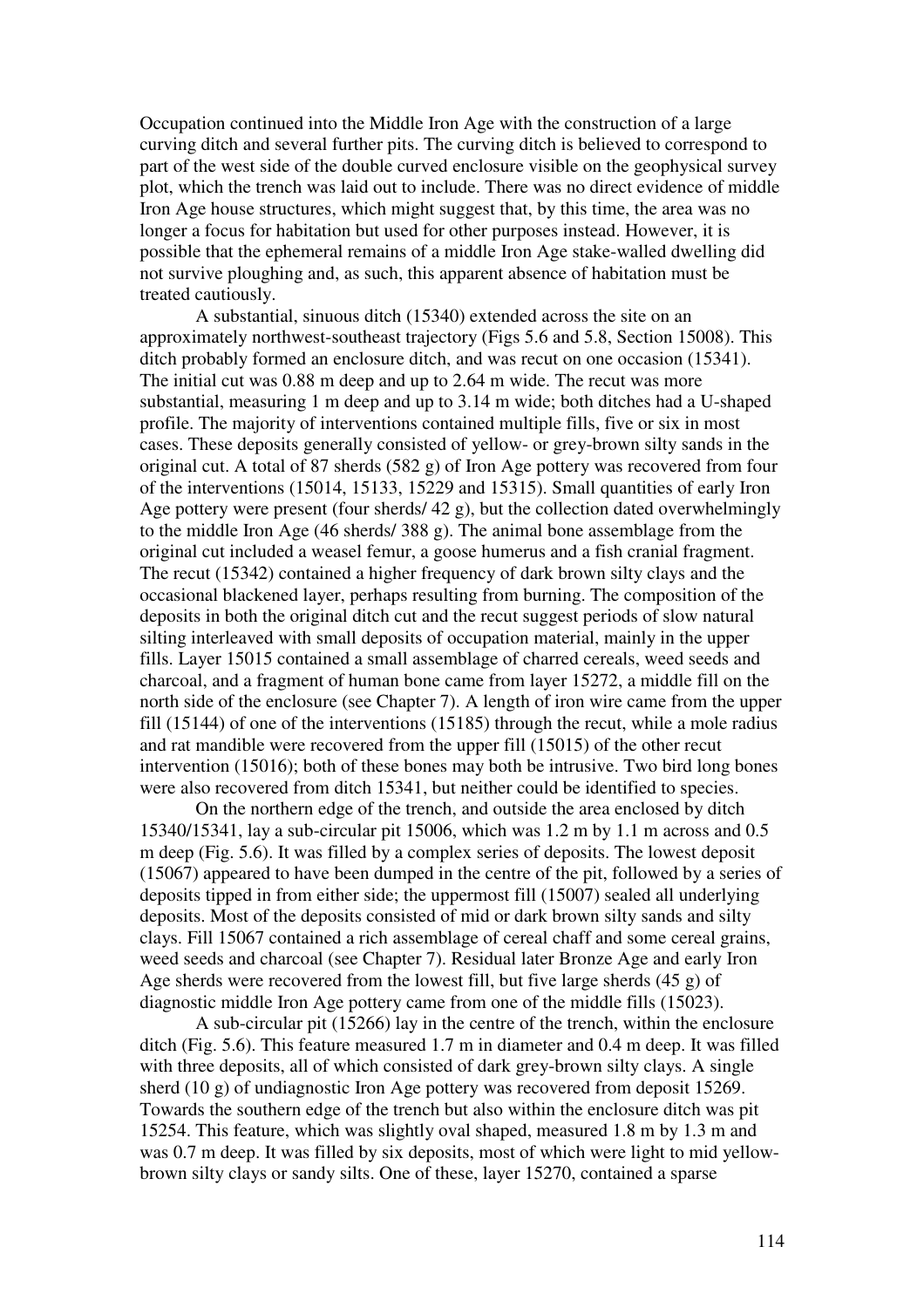assemblage of charred cereals, weed seeds and charcoal (see Chapter 7). The uppermost fill (15252) was markedly different in colour, consisting of a dark greyblack silty clay. This deposit also contained most of the pottery from the pit, which implies that later occupation material either accumulated or was dumped in the slumped top of the largely infilled pit. Along with an assemblage of undiagnostic Iron Age pottery, the pit contained two sherds  $(75 \text{ g})$  of diagnostically middle Iron Age pottery.

## *Late Iron Age and early Roman*

A late Iron Age/early Roman ditch (15337) ran west-north-west to east-south-east across the trench (Fig. 5.6). The ditch measured 1.12 m wide and 0.88 m deep. It was examined in two slots (15103 and 15137), both of which were filled by two deposits of mid grey-brown or yellow-grey silts. The ditch slots contained a large assemblage of Iron Age pottery, along with 15 sherds (145 g) of Roman pottery including six sherds from a butt beaker (see Chapter 7). An assemblage of 112 fragments of animal bone, including cattle, pig, sheep or goat and horse, was also recovered. Butchery marks were noted on a few of the bones, and other fragments had been broken while fresh.

The ditch was later recut in the Roman period twice. Three slots (15099, 15135 and 15154) were dug into the first recut (15339), which lay to the south of ditch 15337 and measured 1.1 m wide and 0.53 m deep. The recut contained brown or grey-brown silts; two deposits were noted in 15154, but only a single fill was present elsewhere. The pottery assemblage included some 50 sherds (458 g) of Iron Age pottery and a further 19 sherds (377 g) of Roman pottery. The animal bone assemblage recovered from the ditches included cattle, sheep, sheep or goat, pig, horse, dog, and large or medium mammal bone.

The first recut was then cut by ditch 15336, which ran alongside the eastern edge of the trench at right angles to ditch 15339 (Figs 5.6 and 5.8, Section 15017). The ditch was investigated in three places (15076, 15143 and 15322), and was broad and shallow, 1.38 m wide and 0.27 m deep. Two deposits were recorded in 15121, while 15143 and 15322 each contained a single fill; these generally consisted of brown or grey-brown silty sands. The ditch ended or cornered just north of the junction with ditch 15338.

The east-west ditch was then recut a second time (15338), along the northern edge of ditch 15339, and was extended through the terminus of Roman ditch 15336. The cut measured 0.83 m wide and 0.48 m deep. The excavated slots (15101 and 15171) each contained a single fill, a dark grey-brown clay silt in 15101 and a dark brown silty sand in 15171. No pottery was recovered. It seems that the ditches and their recuts formed one corner of a rectilinear enclosure and may have marked the same boundaries originally followed by the early Iron Age ditch 15342.

Cutting early Iron Age ring gully 15332 was pit (15176) (Fig. 5.6), which contained an assemblage of 15 sherds (111 g) of Roman pottery, along with four sherds (30 g) of early Iron Age pottery. The pit was oval-shaped, measuring 1.3 m long, 0.9 m wide and 0.35 m deep. It was filled by two deposits, a dark grey silt and a light grey-yellow silt; the pottery came solely from the upper fill (15175). A sheep or goat first phalanx and a medium-sized mammal rib fragment were recovered from the pit.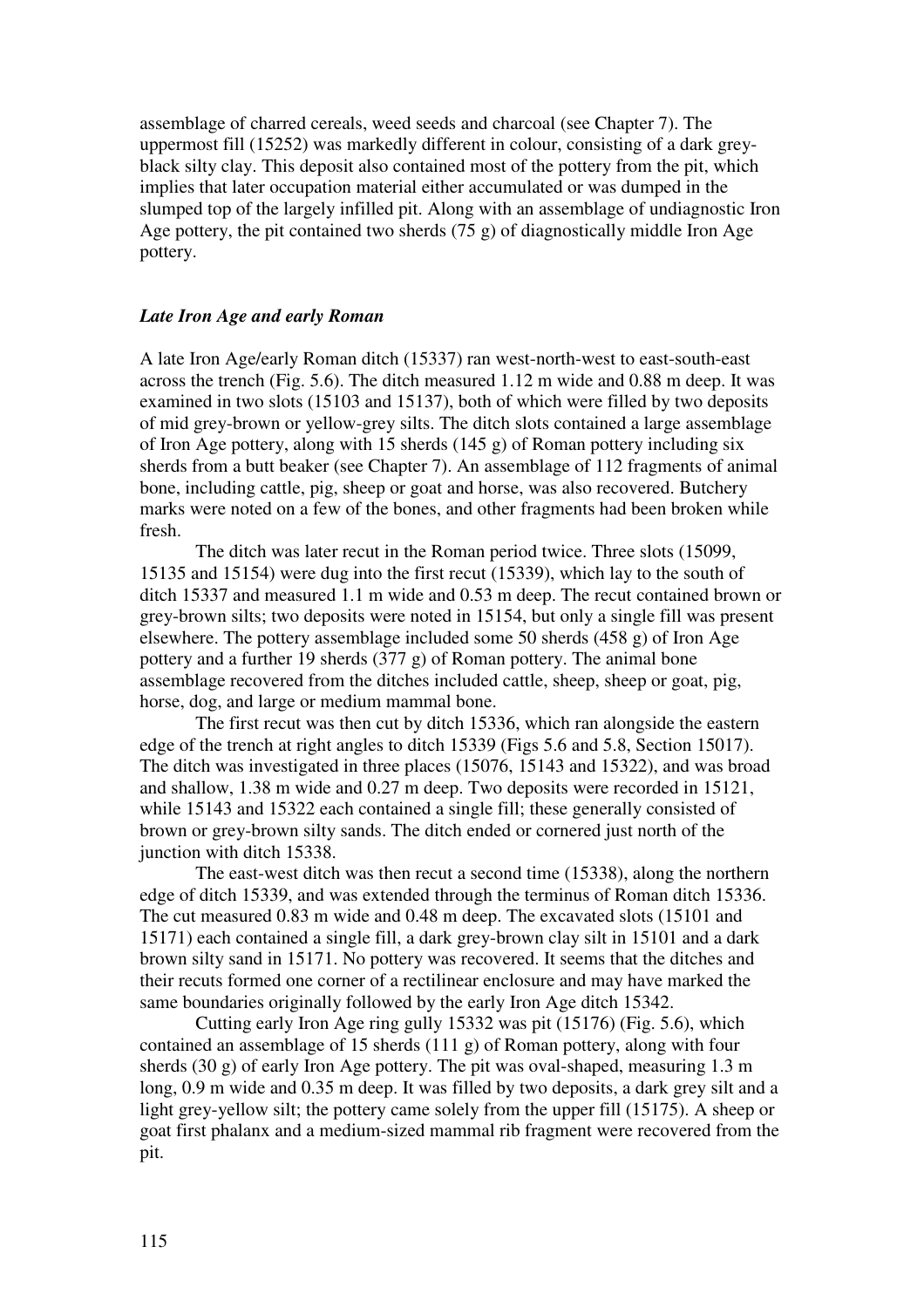In addition to these discrete features, a residual scatter of Roman material was recovered from later features and redeposited layers. Two tile tessera were recovered from a shallow agricultural cut (15008) near pit 15010, while a scatter of Roman pottery was found in the topsoil (15000). These finds may be indicative of a nearby dwelling or settlement, perhaps a villa or farmstead that belonged to the wider system of field boundaries.

#### *Undated*

Pit 15236, an elongated feature measuring *c*. 2.5 m long and *c*. 1.5 m wide, was situated less than 1 m from the large enclosure ditch 15340/15341 (Fig. 5.6). Its longer axis was oriented approximately northeast-southwest. The pit was 0.47 m deep and contained a single fill (15237) of a firm, mid brown silty clay. The feature cut early Iron Age gully 15330, but its relationship with ditch 15334 lies outside the trench. No datable finds were recovered from the feature.

# **Trench 18**

Trench 18 was excavated on the south-eastern edge of Round Hill, towards the top of the slope (Fig. 5.3). It was located not only to confirm the apparent absence of archaeological features on the hilltop, but also to investigate an area of erratic geophysical readings that suggested a possible change in the underlying geology.

The trench found weathered chalk bedrock (1804 and 1805) beneath 0.26 m of topsoil (1800) and colluvium (1801). The only archaeological feature was a broad, shallow hollow (1806) running across the trench, measuring 8.5 m wide and 0.3 m deep. The cut was filled with a friable, light greenish-grey deposit (1802) containing a thin lens of charcoal (1803). The feature probably represented a medieval agricultural headland or negative lynchet. A single iron nail was recovered from the colluvium sealing the fill. Otherwise, no datable finds were retrieved from the site.

While archaeologically barren, the negative evidence provided by this trench supports the Time Team evidence suggesting an absence of significant prehistoric settlement activity on the hilltop (Wessex Archaeology 2004, Trenches 1-3).

# **Trench 19**

Trench 19, located some 300 m south-west of Castle Hill, was positioned to examine a circular ditch, thought possibly to represent a barrow, revealed by geophysical survey, and to test whether the curving Iron Age boundary examined in Trench 13 (see above) stopped short of the circle as the survey suggested (Fig. 5.1).

The area originally stripped only clipped the circular enclosure in the very south-east corner, and so was extended south-eastwards to reveal sufficient of the enclosure to determine its date and likely function.

The excavation revealed a sequence of early and middle Iron Age settlement activity (Fig. 5.10), with some residual late Bronze Age material. In the early Iron Age several small semi-circular gullies were dug, at least two of which had postholes in the interior. In one case three sizeable postholes suggested that there had formerly been a square four-post structure, the last posthole of which had been obliterated by a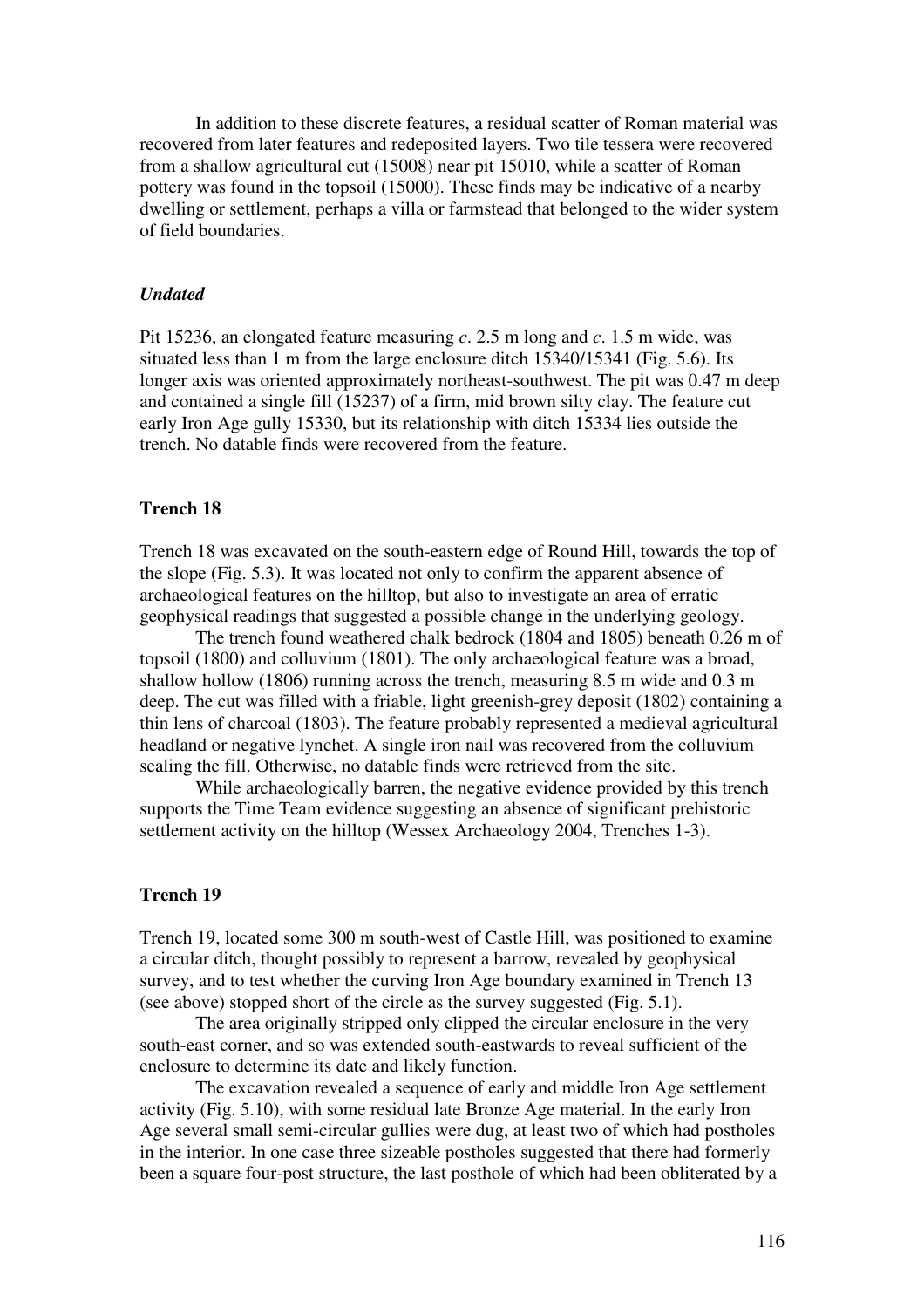later furrow. An arc of postholes possibly belonging to a building was revealed in the north of the site, and a larger arc between two of the semi-circular gullies on the south. Several of the scattered pits probably had early Iron Age origins; these tended to be slightly smaller than their later counterparts.

The early Iron Age features were overlain by two middle Iron Age gullies, the southern of which corresponds to the circular enclosure revealed by geophysical survey. This enclosure was of two phases, with an entrance on the west in the first phase, later blocked. It surrounded a series of pits and postholes, some of which may have belonged to a building inside. The northern enclosure (faintly visible on the geophysical survey) surrounded a narrow concentric slot, possibly a wall-slot. Three large pits were found to the west.

With the exception of a post-medieval plough furrow (19105), no features post-dating the Iron Age period were identified. Archaeological features were cut into the natural (19001), a mixed silty clay containing chalk and malmstone rubble, and sealed by *c*. 0.3 m of ploughsoil (19000).

### *Early Iron Age*

Probably the earliest feature was 19038, a large shallow scoop in the central part of the trench, which survived 6 m long north to south, 0.4 m deep and 3.35 m wide. This pit (or possible hollow) was truncated on its eastern side by medieval furrow 19105, and may originally have been wider. It contained a single deposit of a yellowish-brown sandy clay, which produced an assemblage of 28 sherds (239 g) of Iron Age pottery, including six sherds (50 g) of diagnostic late Bronze Age/early Iron Age pottery. Thirty-one fragments of animal bone, including cattle bones and a sheep or goat horn core, were recovered from the fill. This feature was cut across by curving gully 19183, itself early Iron Age.

#### *Semi-circular gully 19183*

This gully, which cut feature 19038, described just over half of a circle with an internal diameter of 7.5 m, and was open on the south-western side with a gap of *c*. 6 m between the terminals. On the north, the gully was truncated by a medieval plough furrow for *c*. 1.25 m. Six slots were cut across the gully (19009, 19027, 19037, 19115, 19123 and 19125), two of which targeted the termini (Fig. 5.10). The gully had a Ushaped profile and varied between 0.4 m and 0.5 m wide and up to 0.18 m deep. It was filled with a dark grey-brown or grey-black silty clay throughout, except at the terminals. These contained a mid yellow-grey silty clay (19122) and a dark bluebrown silty clay (19125), possibly reflecting the effects of silt being washed down the gully and settling out at the terminals. The gully contained an assemblage of 39 sherds  $(142 \text{ g})$  of Iron Age pottery, two  $(4 \text{ g})$  of which could be dated to the late Bronze Age or earliest Iron Age period. A total of 325 fragments of animal bone were recovered from the feature, of which only 15 could be assigned to species. These included cattle, sheep or goat, pig, dog and vole.

Posthole (19057), measuring 0.42 m in diameter and 0.28 m deep, was cut by the western terminus of the gully (Fig. 5.10). It had two fills, the upper of which produced eight sherds (9 g) of undiagnostic Iron Age pottery. A further eight postholes (19002, 19095, 19128, 19130, 19132, 19134, 19136 and 19138) lay within the area defined by gully 19183 (Fig. 5.10). These postholes appear to form two sides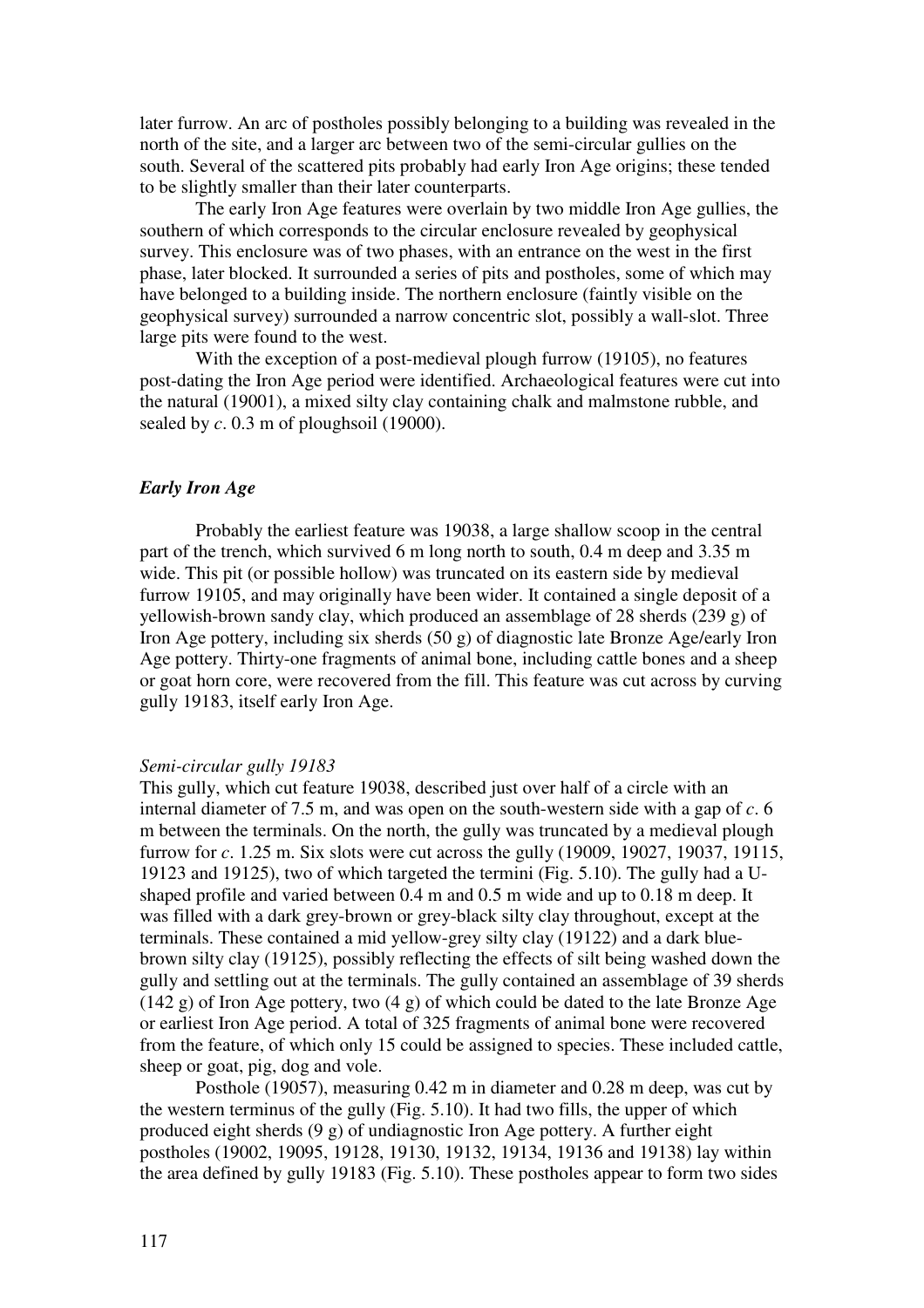of a square structure with one side aligned with the gully terminals. Posthole 19134 was situated at the centre of the semi-circle formed by the gully, and at the centre of the postulated square structure. This posthole was 0.42 m in diameter and 0.18 m deep, and contained a single deposit of a dark grey sandy/silty clay (19135) without any datable finds.

Surrounding the central posthole were three large postholes or pits (19002, 19128 and 19095), the first two in line with the gully terminals and nearly equidistant from them. The three postholes formed two sides of an approximate square *c*. 2.75 m by 2.75 m, and a fourth posthole making a four-post structure was probably obliterated by medieval furrow 19105 (Fig. 5.10). The surviving postholes were broad oval-shaped or sub-rectangular features, and ranged in depth from 0.2 m to 0.3 m. The largest measured 0.93 m long and may have represented two intercutting features. Each posthole had a single fill, which ranged from a dark grey to a mid yellow clay, which was sometimes slightly silty or sandy in composition. Sixteen sherds (36 g) of Iron Age pottery came from posthole 19095, while postholes 19002 and 19128 each produced small quantities of late Bronze Age or early Iron Age pottery. Fourteen fragments of animal bone came from posthole 19002, including a sheep or goat astragalus. A further two fragments came from posthole 19128.

Two pairs of small postholes were situated midway between the three larger postholes. Postholes 19136 and 19138 lay on the northwestern side on the structure, and measured between 0.24 m and 0.25 m in diameter with depths reaching 0.22 m. Each contained only one fill, and posthole 19138 also produced a single sherd (6 g) of Iron Age pottery. Postholes 19130 and 19132 lay on the southwestern edge of the structure. These features were 0.2 m and 0.34 m in diameter and up to 0.13 m deep. Each contained a single fill, but neither feature produced any datable finds.

#### *Penannular gully 19184*

Gully 19184 lay immediately adjacent to gully 19183 on the south-east side (Fig. 5.10). Both gullies were cut by middle Iron Age pit 19055 at their closest point, but their arcs suggest that they did not intercut, and may have been contemporary.

Only the western part of this gully lay within the excavated area, and it was cut by middle Iron Age enclosure ditches 19185 on the north and 19187/8 on the south.. The circle described by the inner edge of the gully arc was *c*. 7.5 m in diameter, very similar to that of gully 19183. The gully did not form a complete circle, as there was no trace of it east of the later middle Iron Age enclosure ditch 19187/8. There was presumably an entrance on the south at least 1.5 m wide. The gully was deepest in the west, where it was 0.78 m wide and 0.17 m deep, with two fills; elsewhere the gully had only one fill, a dark greyish-brown silty clay with occasional charcoal flecks; the second fill was a mid yellowish-brown silty clay. The only pottery assemblage from the feature came from this slot, a total of 26 sherds (139 g) mostly undiagnostic Iron Age sherds. Seven sherds (47 g) are however demonstrably early Iron Age or late Bronze Age in date. Four medium mammal long bone fragments and 30 indeterminate fragments were recovered from the gully.

Two postholes (19086 and 19013) and a pit (19004) were identified within the area defined by the gully close to the edge of the excavation (Fig. 5.10). The two postholes (19086 and 19013) were of similar size, being respectively 0.41 m and up to 0.43 m across and 0.3 m and 0.18 m deep. Posthole 19086 had two fills, a grey-yellow clay primary fill overlain by a dark grey-brown clay, and six sherds (10 g) of Iron Age pottery; 19013 had a single mid yellow-grey clay fill containing four sherds (38 g) of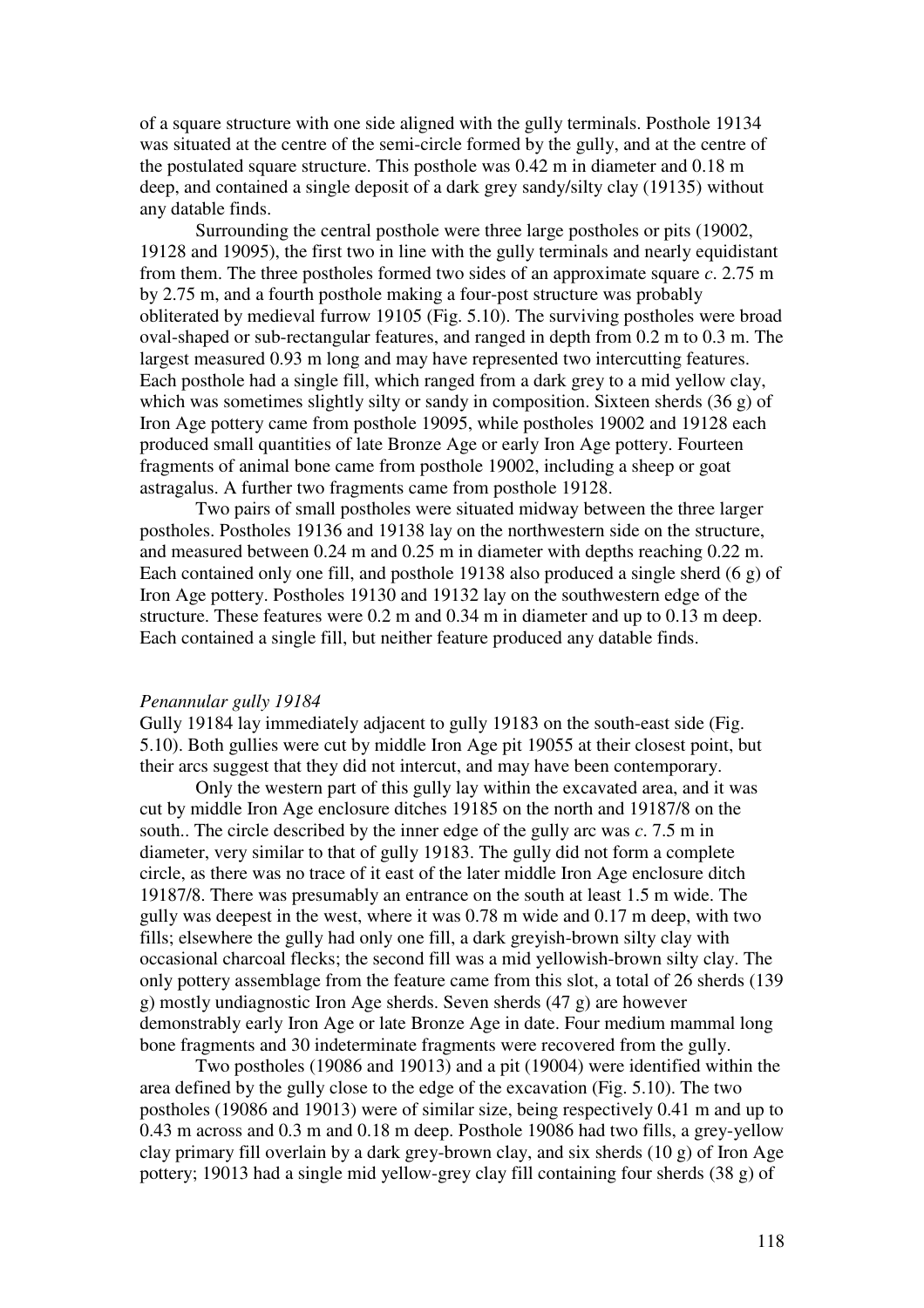Iron Age pottery and 20 fragments of animal bone. The similarity of these postholes may indicate that they belonged to a common structure.

Feature 19004 was a shallow, oval-shaped pit that lay within the ring gully to the west of posthole 19013. It measured 0.72 m long, 0.53 m wide and 0.2 m deep, and contained a single fill of mid yellow-grey silty clay. One small sherd (1 g) of Iron Age pottery was recovered.

#### *Curving gully 19189*

An arc of gully was found extending beyond the southern boundary of the excavated area (Fig. 5.10). Two slots were dug across it. The gully was 0.36 m wide and 0.19 m deep, and contained a single fill of dark brown silty clay, which yielded one sherd (120 g) of early Iron Age pottery and 14 sherds (24 g) of undiagnostic Iron Age pottery. A further 55 fragments of animal bone, including a horse radius, were recovered from the feature.

Only about 100º of arc is present, but the extrapolated circle would be of very similar diameter to those of gullies 19183 and 19184, around 7.5 m. This enclosure may therefore belong to the same phase of occupation as gullies 19183 and 19184. The only feature exposed within the gully was an irregular natural hollow (19158) of unknown date.

#### *Posthole group 19190 and gully 19011*

A cluster of ten postholes (19041, 19042, 19045, 19047, 19077, 19079, 19083, 19085, 19093 and 19097) was exposed at the northern end of the trench (Fig. 5.10). A curvilinear alignment, perhaps the eastern wall of a lightly-built circular structure, could be traced through postholes 19041, 19042, 19045, 19079, 19077 and 19083. The postholes ranged from 0.17 m to 0.39 m in diameter and from 0.12 m to 0.36 m deep. The largest (19047) lay towards the centre of the area surrounded by the posthole arc. Most of the postholes were filled by a single deposit of a brown or bluish-brown clay silt; posthole 19079 also contained a second deposit of mid yellowbrown silty clay. Only one posthole (19097) showed evidence of having been recut (as 19081) during its lifetime. Iron Age pottery was recovered from five of the eastern postholes (19041, 19042, 19045, 19047 and 19077). The assemblage, a total of 20 sherds (153 g), includes a small number of residual late Bronze Age sherds along with a larger quantity of early Iron Age and undiagnostic Iron Age sherds. Fragments of animal bone were recovered from several of the postholes, including cattle, sheep or goat and pig. None were burnt.

The terminal (*c*. 1 m ) of gully 19011 was exposed in the west edge of the excavation south of the posthole cluster and north-west of semi-circular gully 19183 (Fig. 5.10). This measured 0.29 m wide and 0.12 m deep, and was filled with a single deposit of dark grey silty clay. It was not possible to determine whether the gully was straight or curving, like the adjacent gully 19183. A shallow depression 0.03 m deep (19035) was found at the base of the very end of the gully after the main fill had been removed. The end of the gully was also slightly expanded (0.4 m wide), and this may possibly indicate a posthole removed before the gully was filled, though the gully terminal may simply have been slightly enlarged.

Sherds of Iron Age pottery and a small number of late Bronze Age sherds came both from the gully and the fill of depression 19035. An almost complete horse skull was found in the gully (SF 19001) with a large pottery base sherd placed on top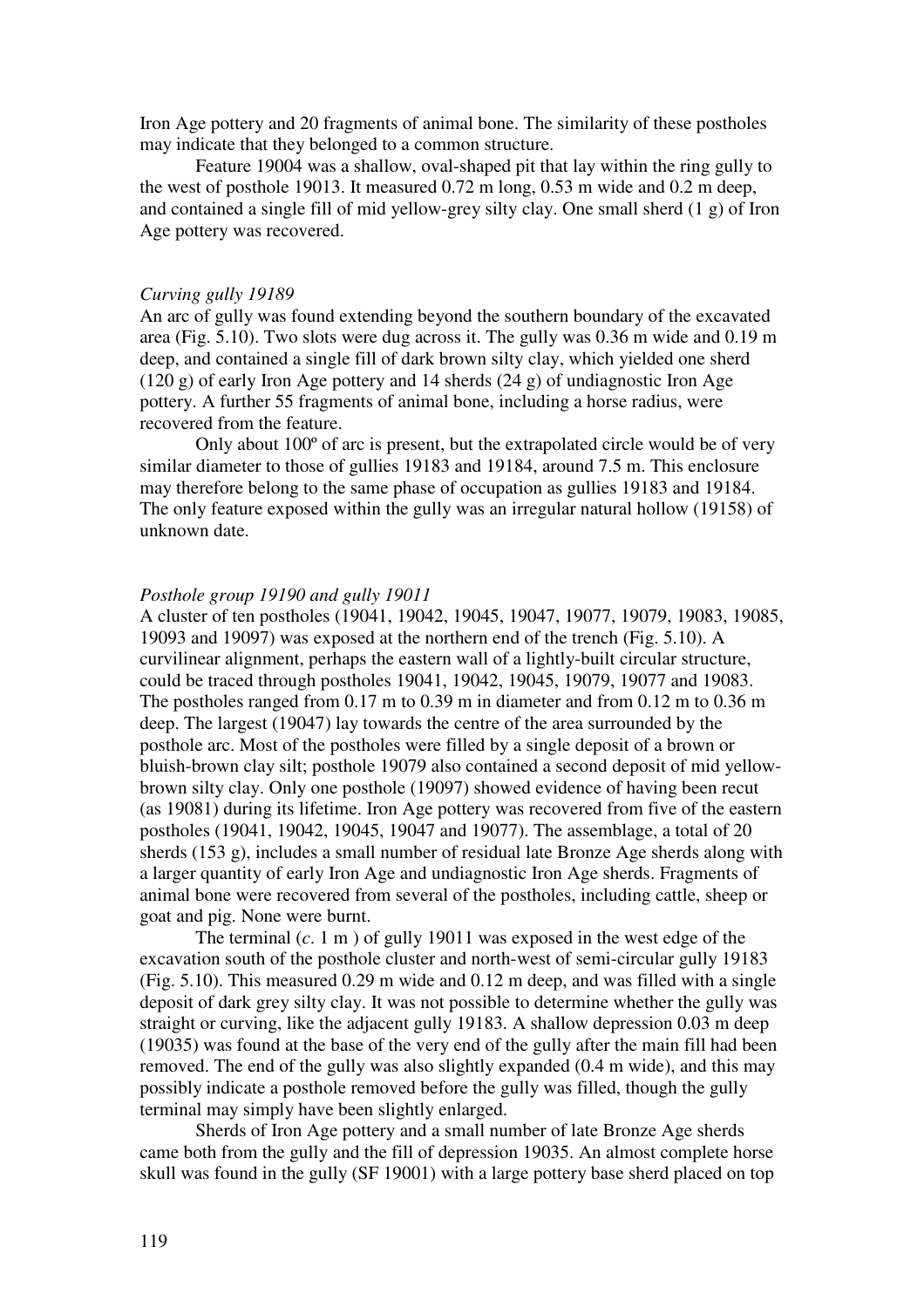(SF 19000), while a sizeable fired clay object, possibly a cylindrical loomweight (SF 19002), was found in 19035. The unusual association and purposeful arrangement of these artefacts suggest that they were deliberately and perhaps formally placed in the ditch terminus.

#### *Other features*

A second possible arc of postholes was recorded between gullies 19184 and 19189, cut across by the middle Iron Age enclosure 19187 (Fig. 5.10). A total of eight postholes formed a semicircular arc some 7.2 m in diameter; further postholes in the south are likely to have been truncated by enclosure 19187/8, and the eastern part of the circle lay beyond the excavated area. Three of the postholes (19140, 19146 and 19171) were excavated. The postholes ranged in diameter from 0.23 m to 0.4 m and in depth from 0.08 to 0.26 m. Feature 19146 was much shallower and more irregular than the other two postholes, and may represent a natural feature. No datable finds were recovered from the postholes, but the diameter of the circle, along with its location between gullies 19184 and 19189, suggest that the postholes belonged to an early Iron Age phase of occupation. Posthole 19177, which lay within the area enclosed by the arc, contained one large sherd (10 g) of early Iron Age pottery and may be contemporary.

## *Middle Iron Age*

#### *Pit 19055*

Pit 19055 was the largest pit excavated on the site and lay to the west of the middle Iron Age circular enclosures, truncating two early Iron Age curving gullies (19183 and 19184) (Fig. 5.10). The pit was oval, measuring 2.72 m long and 2.2 m wide, with vertical sides and a flat base. It had survived to a depth of 1 m and was filled by two deposits. The primary fill consisted of a yellow-brown clay, which was overlain by a deposit of dark brown silty clay. The pit contained a substantial pottery assemblage, comprising 245 sherds weighing 1900 g. The lower fill (19114) contained 189 sherds (446 g) and the upper fill (19056) contained 56 sherds (577 g). The pottery included residual late Bronze Age and early Iron Age sherds, but the majority of closely datable pieces belong to the middle Iron Age (27 sherds/ 446 g). The collection of early Iron Age sherds (27 pieces/ 146 g) probably derived from the truncation of the two ring gullies. An assemblage of charred cereals, chaff, weed seeds and charcoal came from the lower fill (see Chapter 7), and a bone gouge tip was recovered from the upper fill (19056).

## *Pits 19019 and 19050*

Two substantial pits (19019 and 19050) lay to the west of pit 19055 on the very western edge of the trench. Pit 19019 (Figs 5.10 and 5.11, Section 19012) was subrectangular, 0.8 m north-south and at least 0.85 m east-west, and was 0.85 m deep with vertical sides and a flat base. The feature had a similar fill sequence to pit 19055, comprising a primary deposit (19021) of yellowish-grey clay followed by a homogenous dark greyish-brown clay silt (19020). Numerous large stones, pieces of animal bone and pottery sherds had been placed on the upper surface of the primary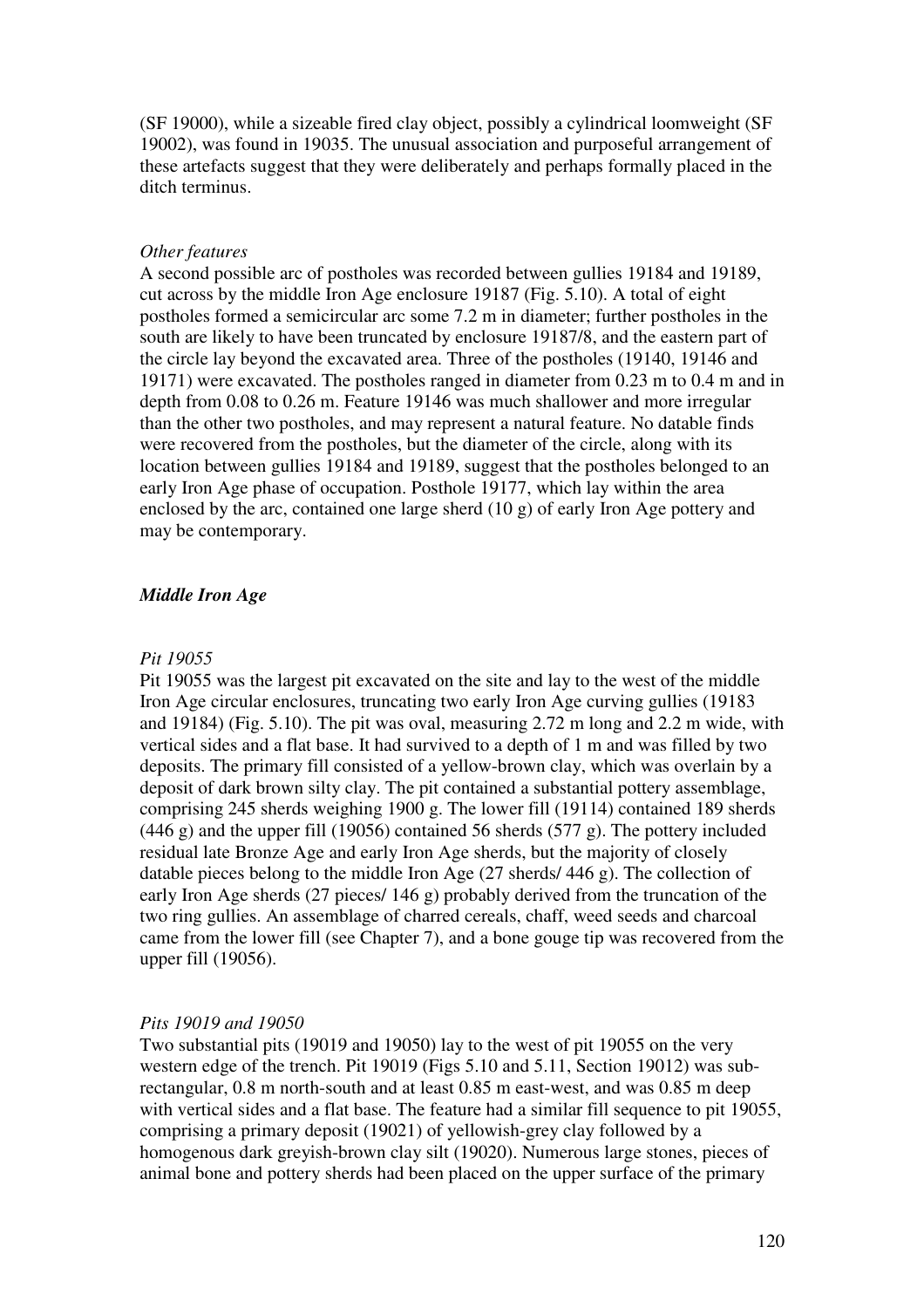fill. The upper fill contained a sparse assemblage of cereal seeds and chaff, weed seeds and oak charcoal (see Chapter 7). The pottery assemblage included one sherd (6 g) of diagnostically middle Iron Age pottery, along with 18 sherds of undiagnostic Iron Age pottery. Two small sherds (7 g) of early Iron Age pottery are assumed to be residual.

Pit 19050 (Figs 5.10 and 5.11, Section 19017) lay 2 m south of pit 19019. This feature was oval in plan, measuring 0.8 m by at least 0.69 m and with a depth of 0.48 m. Unlike its neighbour, the pit contained a complex series of seven distinct fills. These were mostly composed of sandy clays, which ranged in colour from mid yellow-brown to brown- and grey-black. A large assemblage of 36 sherds (175 g) of pottery were recovered from the feature. This collection included a small amount of residual late Bronze Age and early Iron Age pottery, but was mostly composed of undifferentiated Iron Age pottery. Two large sherds (20 g) of distinctively middle Iron Age pottery were, however, recovered from deposit 19052.

## *Curving ditch 19185*

A short section of this ditch was exposed at the northeastern corner of the trench (Fig. 5.10). Two slots were dug across it (19022 and 19068), which established that it had steep sides and a flat base; it measured up to 0.85 m wide and ranged in depth from 0.27 m to 0.33 m. Although only a short length of the circumference was present within the trench, the internal diameter of the circle suggested by the arc of ditch was estimated to be around 13.5 m Both slots contained two fills: a primary fill (19070) of yellow-brown or pale brown silty clay and an upper fill (19069) of brown or greybrown silty clay with charcoal flecking and occasional burnt stones and pottery sherds. There were 101 pottery sherds (570 g), most of which were recovered from the upper fill. The majority of the pottery was undiagnostic Iron Age sherds, although several diagnostic late Bronze Age and early Iron Age sherds were also present. The stratigraphic position of the ditch, however, suggests that these earlier sherds were residual inclusions and that the ditch belonged to a later phase of occupation. A fragment of rabbit or hare cranium was recovered from the primary fill, and in the absence of any evidence for animal burrowing is most likely to be hare (see Chapter 7).

Within the area surrounded by the gully, and parallel to it, was a narrow and shallow, flat-bottomed slot (19186) (Fig. 5.10). This was between 0.22 m and 0.26 m wide and survived to a depth of only 0.06 m. It had a silty clay fill that varied from a dark brown-grey to a mid grey-yellow colour. The slot, like the surrounding gully, was not circular but consisted of nearly straight lengths joined at obtuse angles. It is interpreted as a possible wall slot. Although only three small sherds (7 g) of Iron Age pottery were recovered from the wall slot, its close spatial association with the adjacent gully strongly suggests that they were two elements of a contemporary structure.

No stakeholes were revealed at the base of the wall slot, but four stakeholes (19029, 19031, 19033, 19073) were recorded in a group straddling the slot (Fig. 5.10). These measured between 0.12 m and 0.26 m in diameter, and between 0.04 m and 0.14 m in depth. Three of them were filled by a dark grey-brown or brown-grey silty clay, while stakehole 19073 contained an additional primary deposit of mid greyyellow silty clay. Only stakehole 19029 produced any pottery, two Iron Age sherds weighing 19 g. The stakeholes may have belonged to the structure represented by ring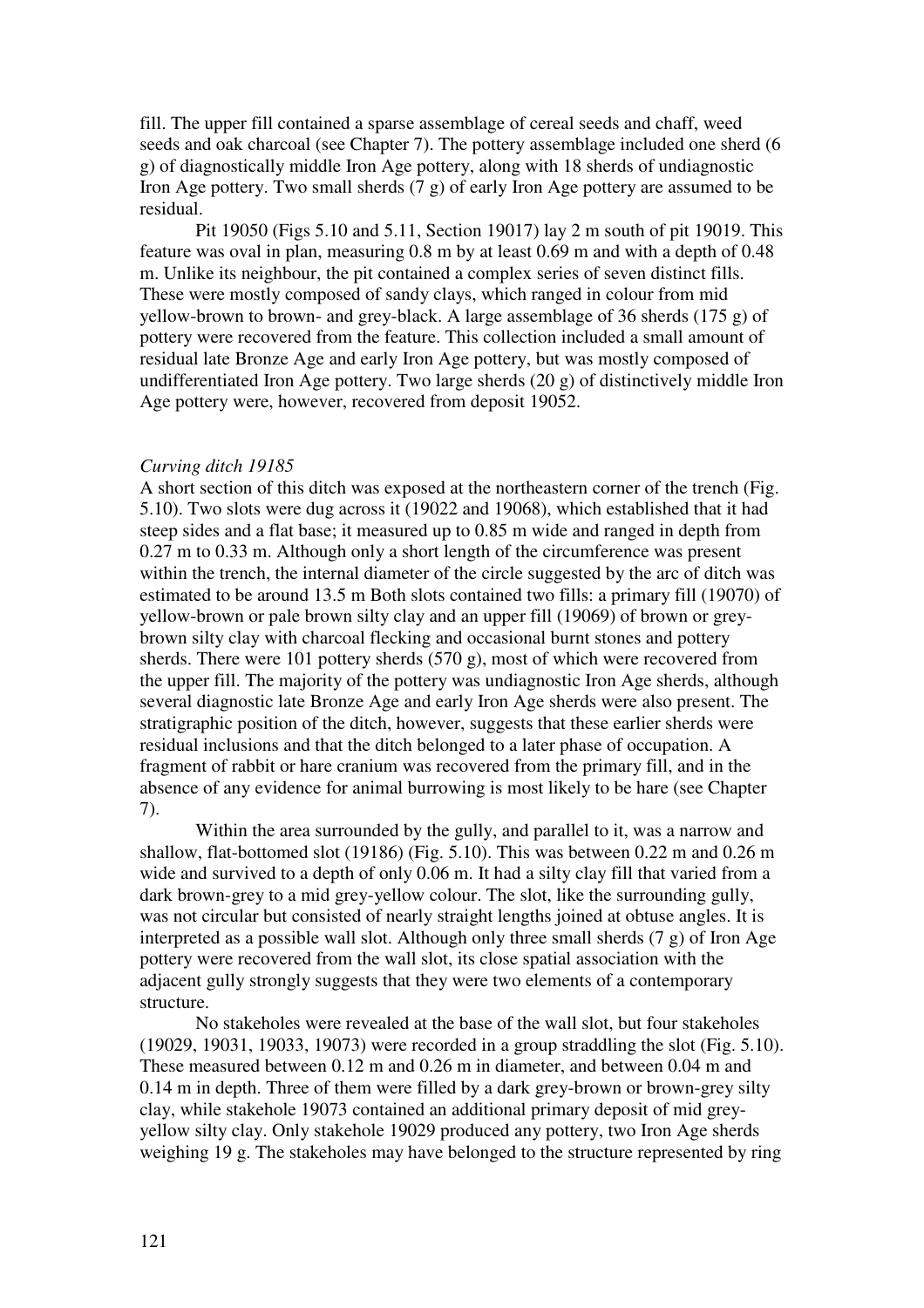gully 19185 and wall slot 19186, but at least one of the stakeholes (19031) appeared to cut the wall slot.

*Circular ditched enclosure 19187, recut 19188 and associated features*  The southern extension of Trench 19 exposed the western edge of a circular ditch already detected during the geophysical survey (Fig. 5.10). The excavation revealed that the ditch originally had an entrance on the west, which was blocked when the ditch was recut and the enclosure slightly enlarged. Only one slot was cut right across the enclosure, on the northwest side.

The first phase ditch (19188) (Figs 5.10 and 5.11, Section 19033) had an internal diameter of  $c$ . 12.5 m, enclosing an area of  $c$ . 125 m<sup>2</sup>. This ditch was at least 1.48 m wide and 0.7 m deep. The entrance faced due west and was nearly 3 m wide. The ditch contained a sequence of eight deposits, mostly grey sandy clays. These produced a total of 90 sherds (517 g) of pottery, the majority of which are undiagnostic Iron Age sherds. A small irregular triangular block of iron and a foetal pig humerus came from the fill of this intervention, along with a single cat mandibular canine. This tooth represents the only evidence for cats from the site (see Chapter 7).

The recut (19187) (Figs 5.10 and 5.11, Section 19033) had an internal diameter of *c*. 13.6 m, thus increasing the enclosed area from *c*. 125 m<sup>2</sup> to *c*. 145 m<sup>2</sup>. This ditch was continuous, cutting across the western entrance of the original ditch. The ditch was investigated on the north west and south-west (cuts 19015 and 19151 respectively). It measured 1.24 m wide and 0.67 m deep. Where completely excavated, it contained eight fills. The fills were distinct in colour and variable in composition, ranging from clay silts to sandy clays. A large pottery assemblage, consisting of 38 sherds (234 g), was recovered from the recut. These were mostly generic early/middle Iron Age pieces, but included two large sherds (13 g) of distinctively middle Iron Age pottery from 19015. A small quantity of residual pottery, dating from the late Bronze Age and early Iron Age, was also present. Finds reference layer 19164 described the provenance of finds gathered from an investigative section into the surface of the ditch.

A large storage pit (19154) was situated within the area enclosed by the enclosure ditches (Fig. 5.10). This feature measured 1.5 m in diameter and 0.78 m deep with a flat base and vertical sides, and contained three deposits of silty clay. A total of 41 sherds (198 g) of pottery was recovered from all three deposits, although mostly from the middle and uppermost fills. While much of the ceramic assemblage cannot be closely dated within the Iron Age, a single sherd (5 g) of middle Iron Age pottery came from the primary fill.

Oval pit 19148 lay just outside ditch 19188 at the southwestern end of the trench. It cut feature 19146 and was partially truncated by the ditch 19187 (Fig. 5.10). The feature measured 1 m by 0.6 m and had a U-shaped profile with gradually sloping sides. It was 0.2 m deep and filled by two grey-brown chalky clays. There were no datable finds in the fills. Its position in the stratigraphic sequence suggests a date late in the early Iron Age or early in the middle Iron Age.

Postholes 19165 and 19167 overlaid the edge of the original ditch 19188, close to the northern terminus (Fig. 5.10). These features measured between 0.14 m and 0.18 m in diameter and had a U-shaped base at a depth of between 0.14 m and 0.19 m. Both were filled by a single deposit of mid grey silty clay, but neither produced any datable finds. They are most likely to belong with the secondary phase of the enclosure, although it is possible that they are still later.